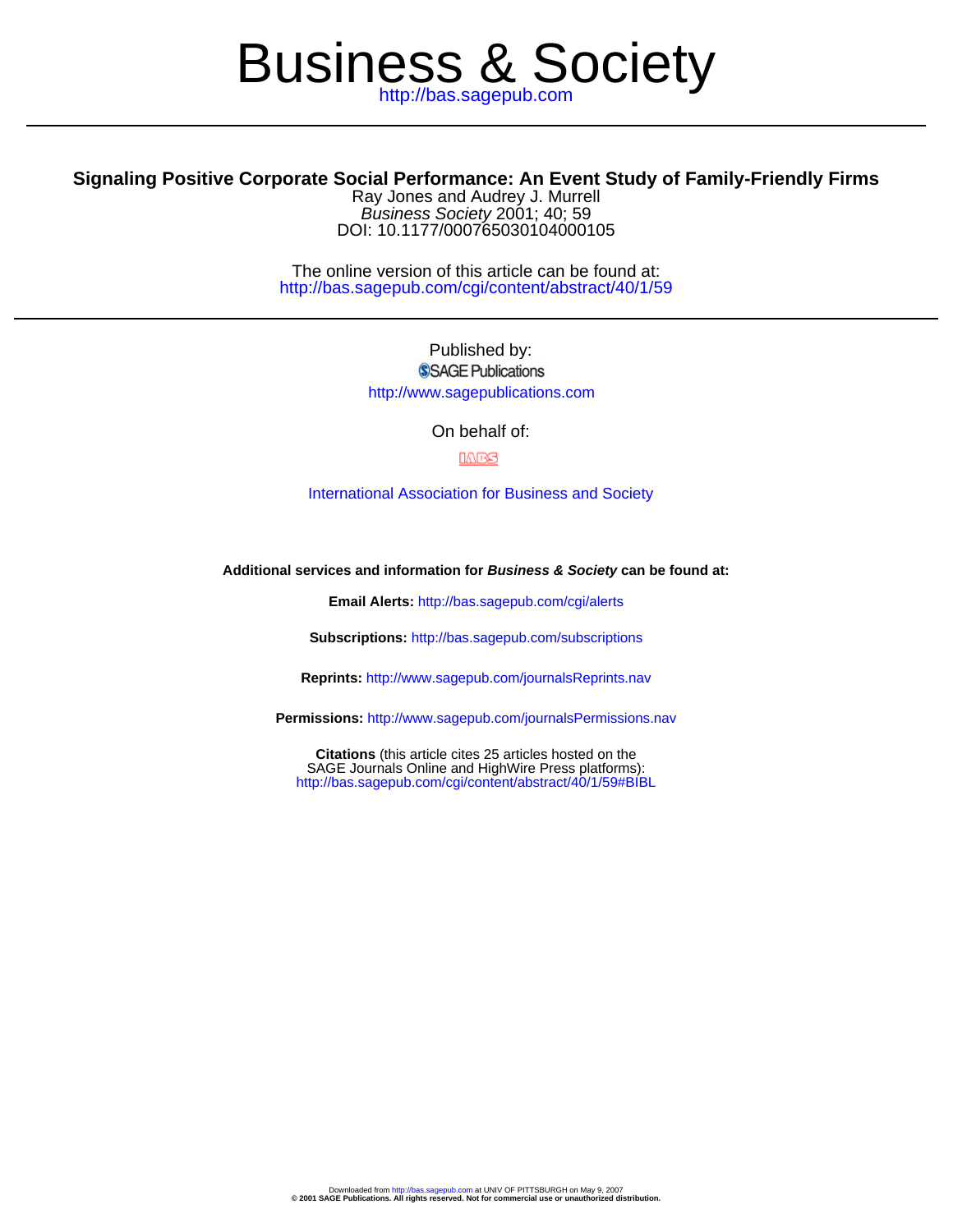# *Signaling Positive Corporate Social Performance*

*An Event Study of Family-Friendly Firms*

# RAY JONES AUDREY J. MURRELL

*University of Pittsburgh*

A firm's social performance can shape the impressions of key stakeholders, such as employees, customers, suppliers, and investors, that influence subsequent decision making and relationships to the firm. To test this notion, we examine how a firm's public recognition for exemplary social performance can serve as a positive signal of the firm's business performance to shareholders. We conduct an event study of firms named to *Working Mother* magazine's list of "Most Family-Friendly Companies" for the first time between 1989 and 1994. We find statistically significant, positive, abnormal returns for such firms, in particular for firms whose shares are traded on the NASDAQ stock exchange.

For the past two decades, a number of scholars have studied the relationship between a firm's social performance activities and its financial performance. As several scholars have shown (Griffin & Mahon, 1997; Ullman, 1985; Wood & Jones, 1995), empirical attempts to capture this relationship have produced complicated and inconclusive results. The challenge in demonstrating this relationship is understandable. Corporate social performance (CSP) activities such as community involvement, philanthropy, and providing exemplary benefits to employees do not always have direct and tangible ties to firm operations, particularly when performance outcomes are market-based. In addition, Harrison and Freeman (1999) argue that it may be unreasonable to expect individual investors who are evaluat-

 $\circledast$ 

AUTHORS' NOTE: The authors would like to thank Tomas Jandik for his considerable patience and expertise in assisting us with the event study methodology. The authors would also like to thank Donna Wood, Steve Wartick, and the two reviewers for their helpful comments.

BUSINESS & SOCIETY, Vol. 40 No. 1, March 2001 59-78 © 2001 Sage Publications, Inc.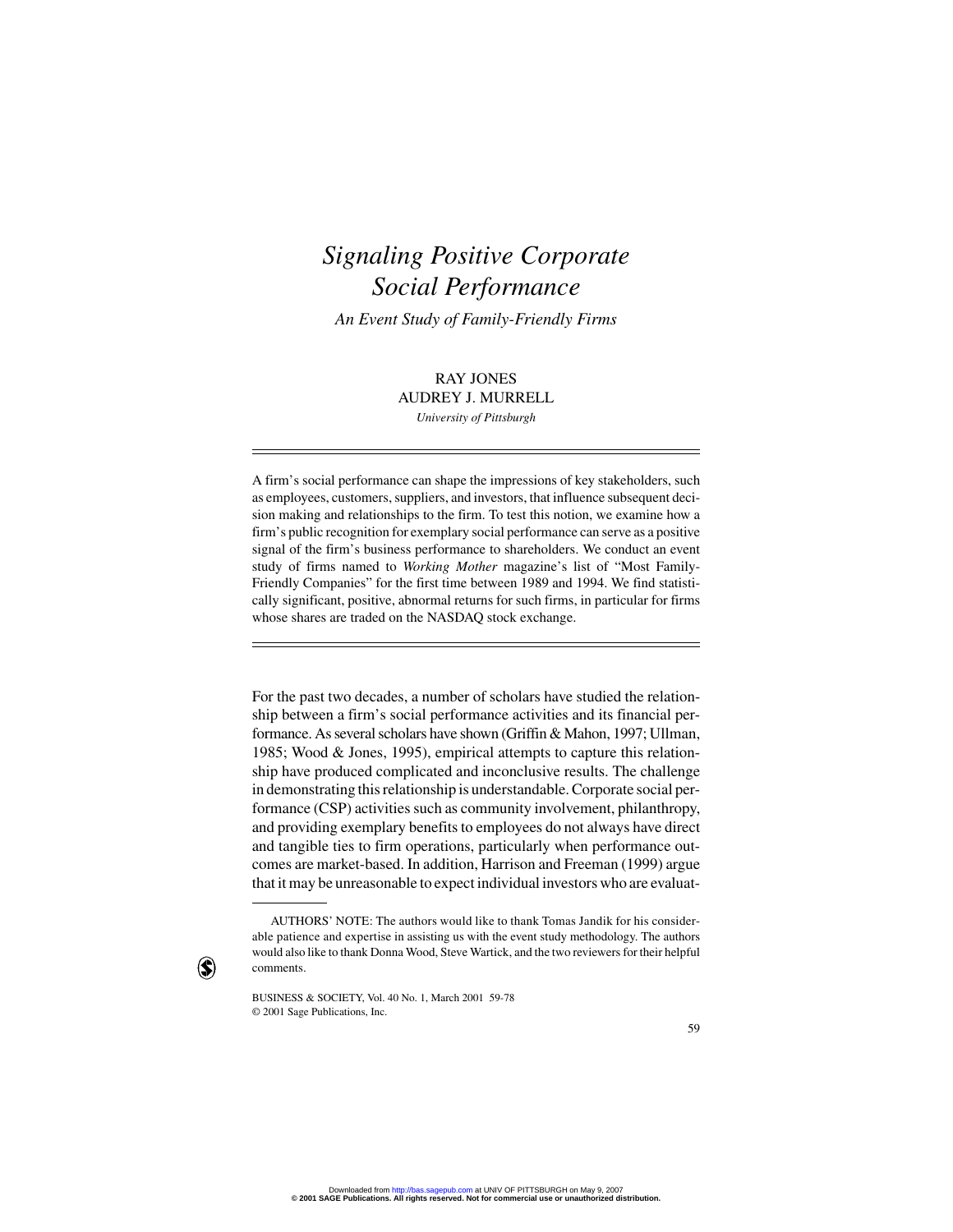ing a firm's social performance activities to make sense of the true impact of social performance because humans are limited in their ability to absorb, process, and interpret all available information. Therefore, the impact of socially responsible activities on financial performance may be difficult to detect, particularly by individuals who are outside of the dayto-day operations and decision-making activities of the firm.

However complex, CSP can provide important information about the particular values embedded within the firm (see Agle & Caldwell, 1999, for an extensive review of values and CSP). For example, firms that actively comply with environmental regulations signal that they have some degree of concern for the natural environment. Firms that provide their employees with exemplary benefits packages show that they are willing to devote resources to the development and welfare of their employees. Similarly, firms that support community service activities signal that they are in some manner committed to community concerns. Thus, socially responsible activities of the organization can be a strong signal of what the firm values and believes to be deserving of the attention, resources, and efforts of the organization.

If CSP is a signal of what is important to a firm, then it is reasonable to conclude that these signals could be used by individuals who are seeking to form impressions about the firm, its values, direction, and overall worth. These individual evaluations of firms are relevant in a variety of settings and circumstances. Individuals make decisions such as whether they want to work for a firm, whether they will purchase a firm's goods and services, and whether they want to invest in a firm. For each of these decisions, information about these various dimensions of a firm can often be variable and incomplete—leaving an individual with unclear expectations or perceptions of the firm's capabilities. As the literature on cognitive processes in decision making shows, individuals are likely to fill in incomplete information using various heuristics and also simplify their evaluative decisions through the use of uncomplicated decision tools (Duhaime, 1985; Schwenk, 1985; Tversky & Kahneman, 1974). A CSP signal has the potential to serve as an uncomplicated decision tool for individuals making decisions about a firm. For example, an individual deciding whether or not to work for a firm could focus on what he or she knows with regard to how the firm has treated its employees in the past (Johnson & Greening, 1999; Turban & Greening, 1997). A potential customer deciding whether or not to purchase a firm's goods can focus on what he or she knows about the firm's product liability record (Porter & van der Linde, 1995). And an investor deciding whether or not to invest in a firm can focus on what he or she knows regarding the firm's recent expensive product recall crisis (Frooman, 1997).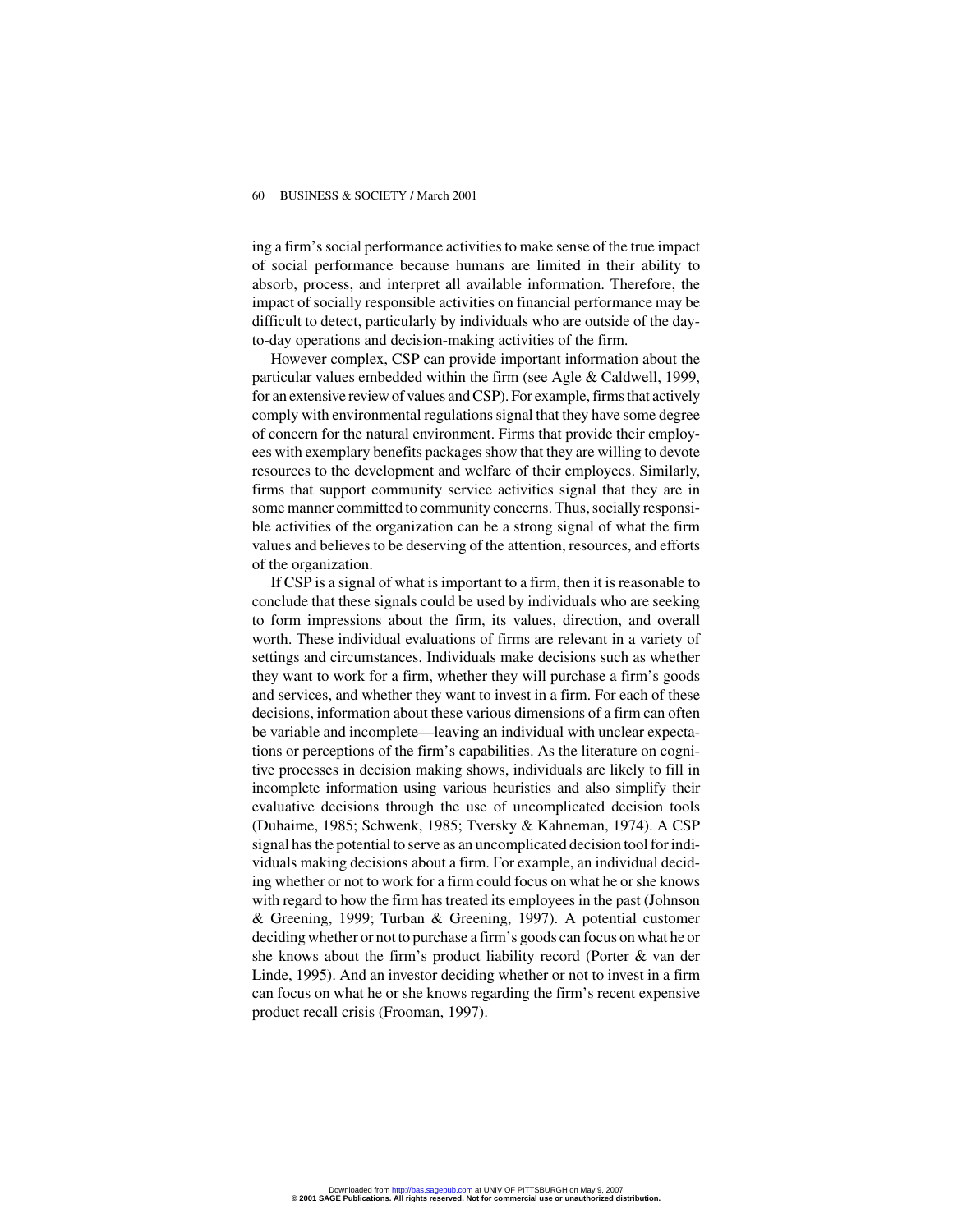We argue that firms need to pay attention to what they signal about their values, beliefs, and intentions in the environment because their key stakeholders are likely to use these signals as heuristics when making evaluations of the firm in decision making. We test this idea using an event study of CSP activities—the announcement that a firm has made *Working Mother* magazine's list of the top family-friendly companies for the first time between 1988 and 1994. We argue that the act of making the magazine's list for the first time is a salient signal of a firm's commitment to the welfare of its employees, that is, a signal that a firm is family-friendly to its employees. Although it is clear that this type of recognition should affect the attractiveness of the firm as an employer (Turban & Greening, 1997), we argue that the public acknowledgment of the firm's CSP enhances its overall reputation and image (Dutton & Dukerich, 1991), making it more attractive and salient to potential investors. Thus, to individuals evaluating the firm, the family-friendly label is an uncomplicated decision tool that one can use to evaluate the firm by focusing on its positive treatment of its employees. As Kotter and Heskett (1992) argued in their study of corporate culture and performance, an organization's values are an important component of its culture. Because an organization's culture can affect its performance, an organization's values can have a great impact on an organization's operations and ultimately, its success or failure. For investors, public recognition for providing exemplary employee benefits is a positive signal of future business performance as well as a sign that a firm is taking steps to maintain an exemplary workforce, an indication of future productivity (Chauvin & Guthrie, 1994).

# *SIGNALING CSP*

Signaling is a key component of one of the main conceptual streams in the business and society literature—Tom Jones's instrumental stakeholder theory (see Jones & Wicks, 1999). The basic premise of instrumental stakeholder theory is that "if firms contract with their stakeholders on the basis of mutual trust and cooperation, they will have a competitive advantage over firms who do not" (Jones, 1995, p. 404). As Jones observed, "Firms do not signal their trustworthiness except by avoiding signals of opportunism" (p. 404). In essence, therefore, trust is ultimately a firm's reputation for trustworthy behavior, a reputation that is shaped via the firm's actions toward stakeholders. By conceptualizing trust as a firm's reputation, Jones is essentially establishing signaling as the mechanism through which CSP can enhance firm performance. A firm's ability to signal its reputation for nonopportunistic behavior (through positive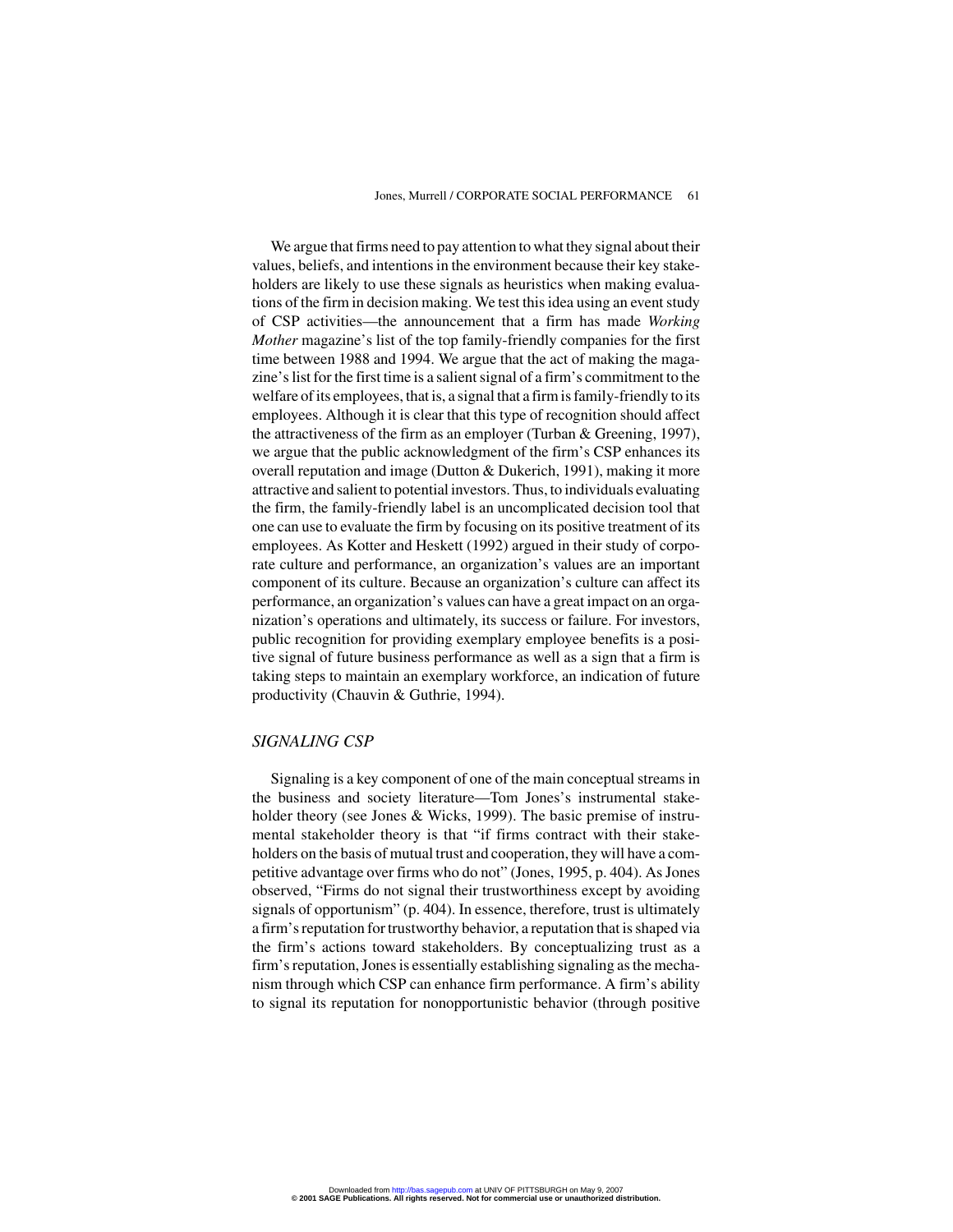actions toward stakeholders) can lead to business performance gains. More re- cently, Turban and Greening (1997) and Johnson and Greening (1999) offered a signaling argument to support their idea that a firm's relationships with a variety of important stakeholders, including employees, can affect the firm's performance.

More formally, signaling theory (Rynes, 1991) suggests that key attributes of the firm provide information that shapes the impressions that individuals form of the organization. This theory is often the basis of other research that examines firm reputation or image and its impact on individual behaviors, attitudes, and decision making (Dutton & Dukerich, 1991; Dutton, Dukerich, & Harquail, 1994). Together with principles outlined by social identity theory (Ashforth & Mael, 1989), these theoretical paradigms support the notion that people are attracted to organizations they view as having values and norms they perceive as important and are attracted to firms that have a favorable image or reputation that casts the firm's current conditions and future potential in a positive light. Similarly, the literature on organizational identity and identification (Ashforth & Mael, 1989, 1996; Dutton & Dukerich, 1991) suggests that information that highlights an organization's distinctive capabilities, such as information that reveals a firm's innovative employee or customer relations practices, is an important means of conveying an organization's competencies (Albert, Ashforth, & Dutton, 2000). CSP, therefore, provides a means for an organization to convey its distinctiveness in terms of how it values particular social issues compared to other firms within the competitive environment as well as information that can enhance or detract from a firm's reputation or image within the market.

Whereas CSP serves an important function for organizations in terms of allowing it to convey its distinctive qualities and features, it also serves an important signaling function for individuals (see Scott & Lane, 2000, for a related argument with regard to stakeholders and negotiated organizational images). In instances in which a person must evaluate an organization, he or she can (and often does) focus on information about a firm's commitment to various social issues. This information, or signal, can serve as an information-processing shortcut or heuristic when individuals make evaluations of or decisions concerning the firm. For instance, firms adopting socially responsible actions may develop more positive images that can attract a higher quality or quantity of human resources (Fombrun & Shanley, 1990). CSP, in this sense, is a means of conveying positive information to current and prospective employees (Breaugh, 1992; Chauvin & Guthrie, 1994; Rynes, 1991; Spence, 1974). Turban and Greening (1997) argue that organizations with higher ratings on CSP from the Kinder, Domini, and Lydenberg company profiles and index have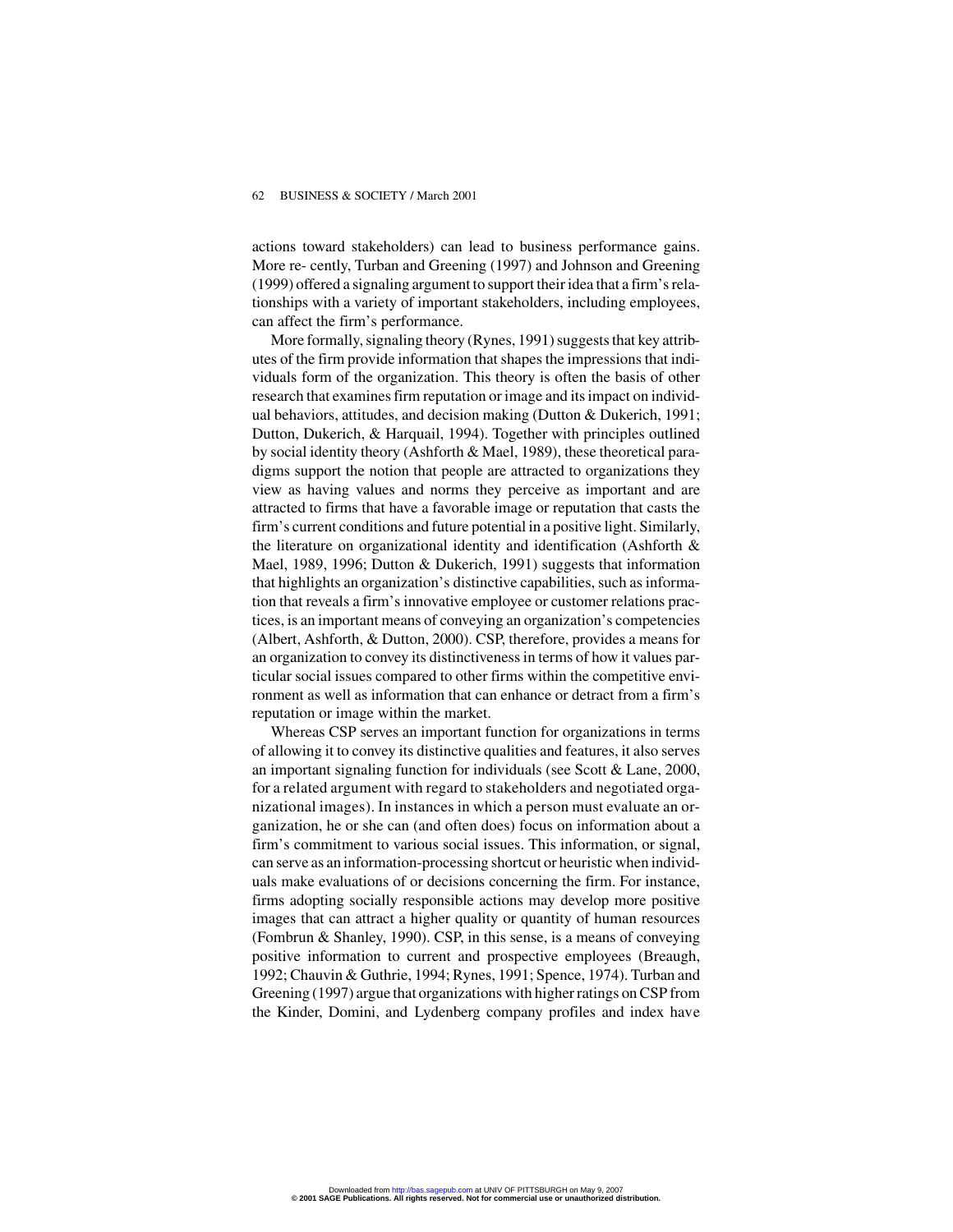positive corporate reputations—a reputation effect that makes it more likely that such firms will be perceived as attractive employers than will organizations rated lower on CSP. Ultimately, the achievement of a reputation is a positive, proactive action that can lead to a positive labor market outcome that can translate into financial performance gains (Chauvin & Guthrie, 1994). Studies have also shown that consumers are often sensitive to the social performance of companies when making purchasing decisions (Porter & van der Linde, 1995).

The findings that individual employees and individual customers pay attention to various dimensions of a firm's social performance when evaluating a firm is consistent with the literature on human decision-making processes. As the literature on cognitive processes in decision making shows, individuals are likely to simplify their evaluative decisions through the use of uncomplicated decision tools. An uncomplicated decision tool, or heuristic, is a feature related to a particular decision that is widely understood, simple, and intuitively appealing (Duhaime, 1985; Schwenk, 1985; Tversky & Kahneman, 1974). Thus, although employees, customers, and shareholders are typically not able to engage in thorough assessments of a firm when forming their impressions of the firm, these individuals can rely on what firms signal about their values through their CSP activities. CSP, therefore, is a simple, available, and intuitively appealing heuristic on which individuals can focus when evaluating a firm.

# *A TEST OF SIGNALING: AN EVENT STUDY OF FAMILY-FRIENDLY FIRMS*

To test our claim that CSP serves as a signal for individuals when evaluating a firm, we focus on a specific situation in which individuals make judgments on the basis of information they receive about the firm's behavior, namely, decisions made by investors to purchase a firm's securities in response to public information about the firm. We argue that in such contexts, CSP events can be useful signals about firms for individuals making investment decisions. We conduct an event study of firms that made *Working Mother* magazine's list of the top family-friendly companies between 1989 and 1994. This event study is the ideal means for testing whether CSP can serve a signaling function for individuals evaluating a firm for an investment decision because it is the typical method used to assess the impact of various firm behaviors on firms' financial performance.<sup>1</sup> The event study method is ideally suited for this research because it is a tool that assesses the specific financial impact of specific changes in corporate policy. The method makes it possible for a researcher to determine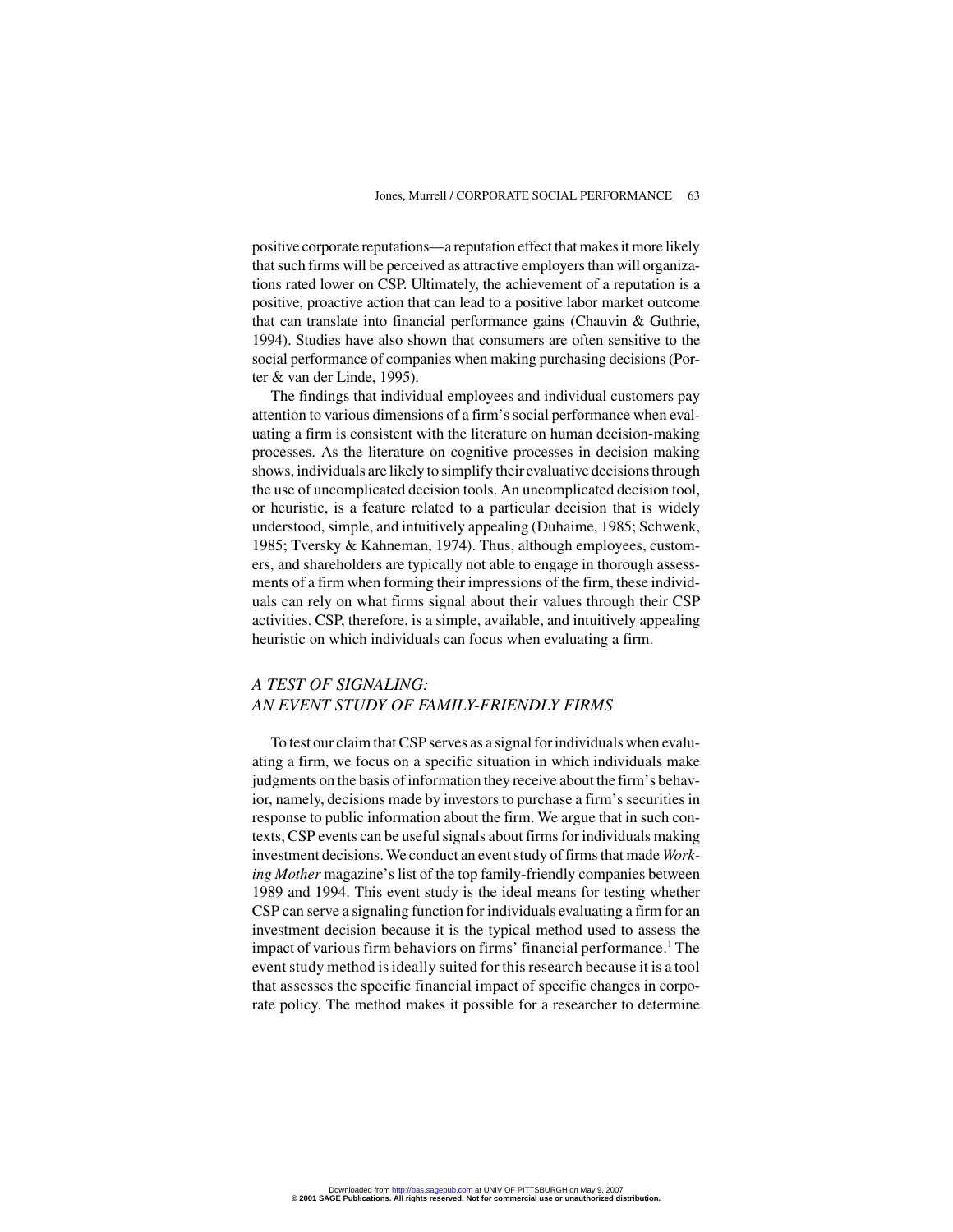whether there is an abnormal stock price effect associated with a particular event. In this case, one can evaluate whether investors respond to a signal of firms' CSP when making an investment decision.

A number of event studies have been conducted examining the market's reaction to events that are relevant to stakeholder management, in particular, the event studies that have consistently demonstrated negative returns to the stock price of companies that are identified with negative actions, such as announcements of corporate illegality (Davidson & Worrell, 1988) and product safety violations (Davidson & Worrell, 1992). The implication of these studies is that firms that attempt to lower their implicit costs (e.g., product quality costs, environmental protection costs) by engaging in negative actions toward stakeholders will incur higher explicit costs (e.g., payments to bondholders), resulting in strong competitive disadvantage (Waddock & Graves, 1997). Thus, there is empirical evidence and theoretical support of a specific financial disincentive for engaging in these particular types of socially irresponsible behaviors.

Although there are consistent findings showing negative, abnormal returns in response to the announcements of corporate social irresponsibility (Frooman, 1997), only scant evidence exists demonstrating the appropriateness of the event study methodology on announcements of corporate social responsibility (Meznar, Nigh, & Kwok, 1994; Wright, Ferris, Hiller, & Kroll, 1995). Our event is a firm's being included for the first time in *Working Mother* magazine's press release of its annual list of family-friendly companies. It is a public announcement each year in which the magazine issues a press release containing the list of firms to all newspapers with a circulation in excess of 50,000, including *The Wall Street Journal*, and to a number of major radio and television networks as well (Chauvin & Guthrie, 1994, p. 547). Year after year, *The Wall Street Journal*, as well as several other major magazines and newspapers, provides coverage based on the content of this press release. Being designated a family-friendly firm for the first time by *Working Mother* provides new information to the market regarding the firm's standing in relation to other firms that have been identified for providing exemplary family benefits for their employees. Also, many firms expend significant resources in an attempt to secure this recognition because it is believed to enhance its overall reputation within the market. From this press release, investors and traders first learn that a firm has been identified by the magazine for its exemplary family-friendly policies. Thus, this can be viewed as a signal of the firm's commitment to providing exemplary benefits packages to its employees—a signal that may be viewed positively by the market and can be used by individual investors when evaluating a firm for an investment decision. Thus, we offer the following hypothesis in regard to the effect of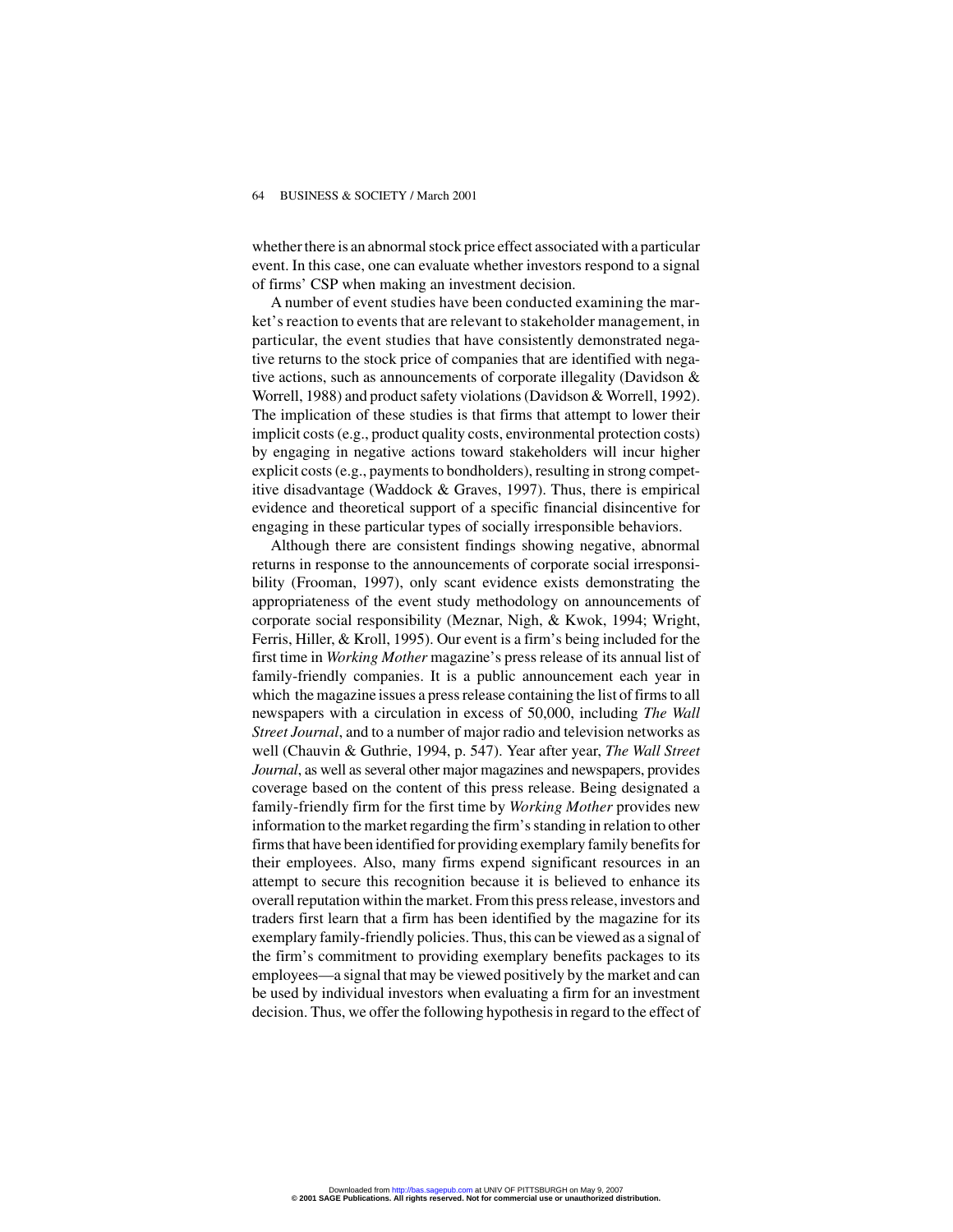signaling when there is a public announcement of a firm's behavior that serves as a signal of the firm's CSP:

*Hypothesis 1*: The announcement that a firm has made *Working Mother*'s list for the first time is a positive signal that will have a positive impact on firm performance as measured by a significant change in the firm's stock price.

In addition to expecting positive, abnormal returns in response to signaling CSP, we expect cross-sectional variation in abnormal returns to be caused by further variations in signaling—mostly in terms of the influence of the context in which the signal is presented. In short, based on the assumption that the value of a signal as a decision tool is based on the signal being widely understood, simple, and intuitively appealing (Schwenk, 1985), we argue that a signaling effect is likely to be stronger when the signal is more likely to be widely understood, simple, and intuitively appealing in a given investment environment. Thus, to more fully understand the degree to which the public announcement of a firm's socially responsible behavior is likely to serve as a positive signal of the firm's future performance, we will examine the concept of signaling in greater detail.

In terms of the likelihood of a signal being more widely understood, simple, and intuitively appealing in a given investment environment, we examined the work in corporate finance that examines how a market is more likely to value particular actions by firms when the firm's stock is traded in a market that exhibits high liquidity and less intensive information processing. The logic supporting this claim is as follows: Because signaling is the mechanism by which new information about a firm's change or changes in policies is dispersed in the market, the degree to which signaling will have an effect on a given firm's stock price is affected by the microstructure of the market in which the firm's stock is traded. Markets (i.e., the NYSE, NASDAQ, etc.) differ in terms of information structure, order-routing structure, and trade-execution system—factors that tend to differentiate markets in terms of liquidity and information processing (Stoll, 1978). The more liquid a market's assets, the greater the amount of expected returns on the market because assets are more readily available for investors who want to trade (Amihud & Mendelson, 1986).

With regard to information processing, deviations in security return distribution are affected by the intensity of information processing on the market. The intensity of information processing on a market's return distribution is a function of the relative number of analysts following the firms whose stocks are traded on the market. When fewer analysts follow firms on the market, the intervals between information releases about the firms and the market's subsequent analysis and valuation of these an-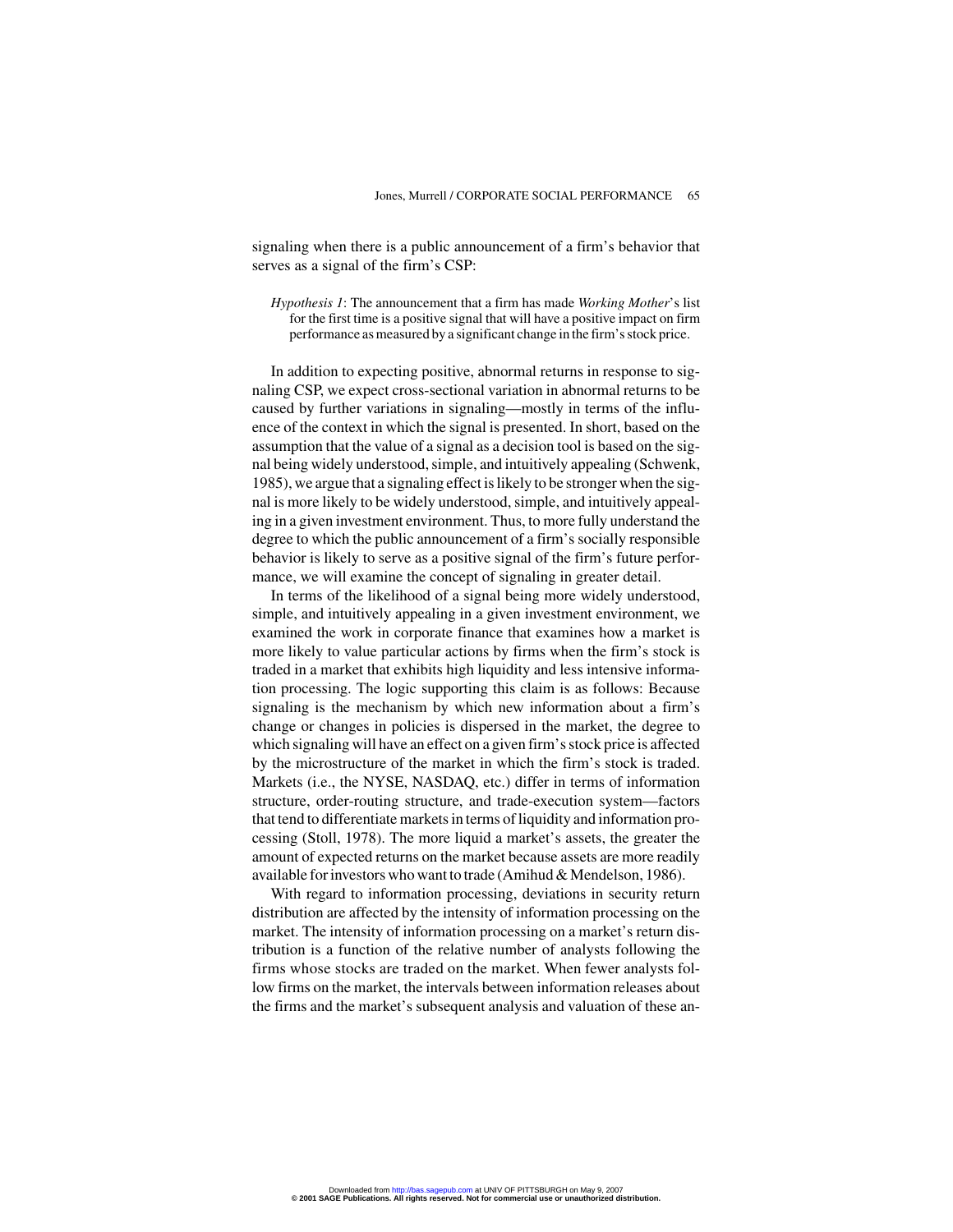nouncements is likely to be larger. Thus, when there is less intensive information processing in the market, the resulting larger intervals are likely to generate greater security return distributions (Aggarwal & Aggarwal, 1993).

Signaling effects are likely to be greater in markets exhibiting high liquidity and less intensive information processing. Signaling effects are likely to be stronger in markets exhibiting high liquidity because assets are more readily available for investors who want to trade (Reinganum, 1990). Signaling effects are also likely to be strong in markets exhibiting less intensive information processing because the actual realization of the information by investors is likely to be slower, meaning that the resulting larger intervals are likely to generate greater security return distributions (Grossman, Miller, Cone, Fischel, & Ross, 1997). The following hypothesis is offered in regard to the effect of signaling when there is a public announcement of an event revealing new information about a firm's social performance:

*Hypothesis 2*: When a firm makes *Working Mother*'s list for the first time, signaling effects are likely to be stronger in markets exhibiting high liquidity and less intensive information processing than in markets exhibiting low liquidity and more intensive information processing.

Again, we are arguing that a signaling effect is likely to be stronger when the signal is more likely to be widely understood, simple, and intuitively appealing.

### *METHOD*

Since 1986, *Working Mother* has published an annual list of "America's Most Family-Friendly Companies," a list of approximately 75 to 100 firms that its editorial staff, with the assistance of an independent consultant, selects according to the following criteria (Moskowitz & Townsend, 1994):

- (a) firm's salaries in relation to those of a firm's competitors;
- (b) advancement opportunities available to women in the firm;
- (c) availability and level of on-site child care support at the firm; and
- (d) availability of family-friendly benefits, including leave for childbirth, job sharing, flextime, and work-at-home options.

From these annual lists, we identified a set of publicly traded firms that experienced this event between 1989 and 1994. *Working Mother* includes both privately held and publicly traded firms on the list. Because stock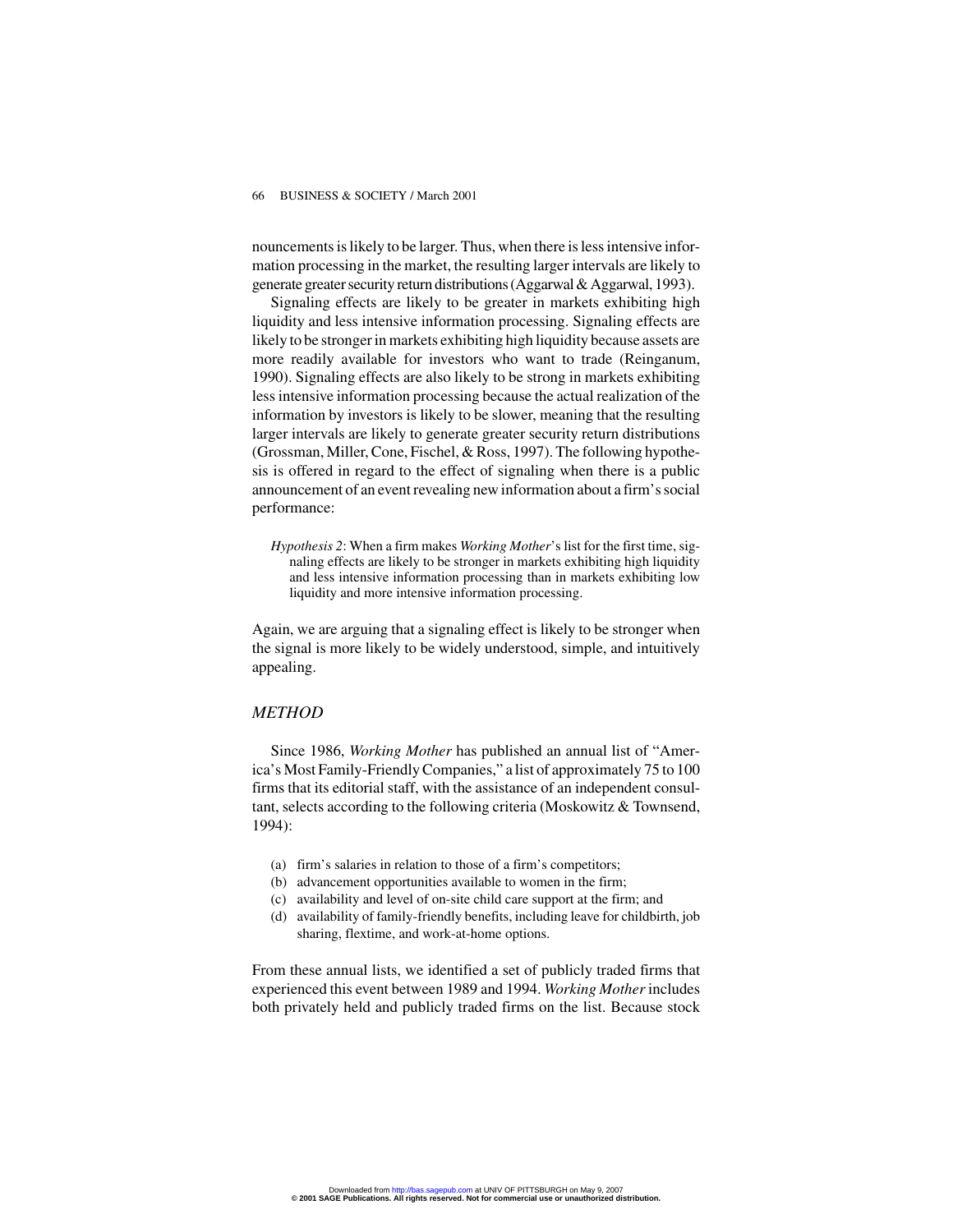price is our dependent variable, we identified the publicly traded firms that made the list for the first time during a particular time period for our sample. Our initial sample consisted of 63 publicly traded firms that made the list for the first time between 1989 and 1994. The event date was operationalized as the date when the magazine first issued a press release revealing the contents of the list. This is an event in that the press release was issued annually to hundreds of newspapers, trade publications, and radio and television networks. The press release dates were identified by a media research service via a search of the Lexus-Nexus/Westlaw database, which has access to press release information for a wide variety of media outlets.

For the 63 firms in our sample, we controlled for announcements of the following confounding events: restructuring and/or divestiture, price changes, new products, dividends and/or earnings announcements, joint ventures, acquisition activities, litigation, executive turnover and/or labor activity, layoffs, financial forecasts, contract awards, and other various debt- or equity-related events. After a thorough check of *The Wall Street Journal* index for each of the 63 firms, we did not find any confounding events for 51 of the firms from the last day before the event through the first day following the event. Although McWilliams and Siegel (1997) found a number of confounding events in previous event studies of corporate social responsibility, this can be attributed to the fact that the studies in question (Meznar et al., 1994; Wright et al., 1995) had long event windows. Confounding events were less likely in our study due to our short event windows.

Due to the nature of the information being released, there are two appropriate event windows for our study: (a) the change in stock price from the last day before the event to the event date itself  $(-1,0)$  event window), and (b) the change in stock price from the last day before the event to the first day after the event  $(-1,1)$  event window). In short, both windows are standard in the event study method due to each's role in capturing the impact of new information on the investment decisions of insiders and investment decisions of the public. The change in stock price from the last day before the event to the event date itself  $(-1,0)$  event window) is relevant for this study because of a fundamental assumption of the window-ofopportunity hypothesis that suggests that individuals who are aware of the impending release of information that has the potential to affect the firm's value will try to exploit this knowledge for their own gain (Clarke, Dunbar, & Kahle, 2000). Thus, whenever important information is to be released, it is reasonable to expect to begin seeing a reaction to this information on the date of the press release because this is the time for insiders, who are aware of the impending release of information, to begin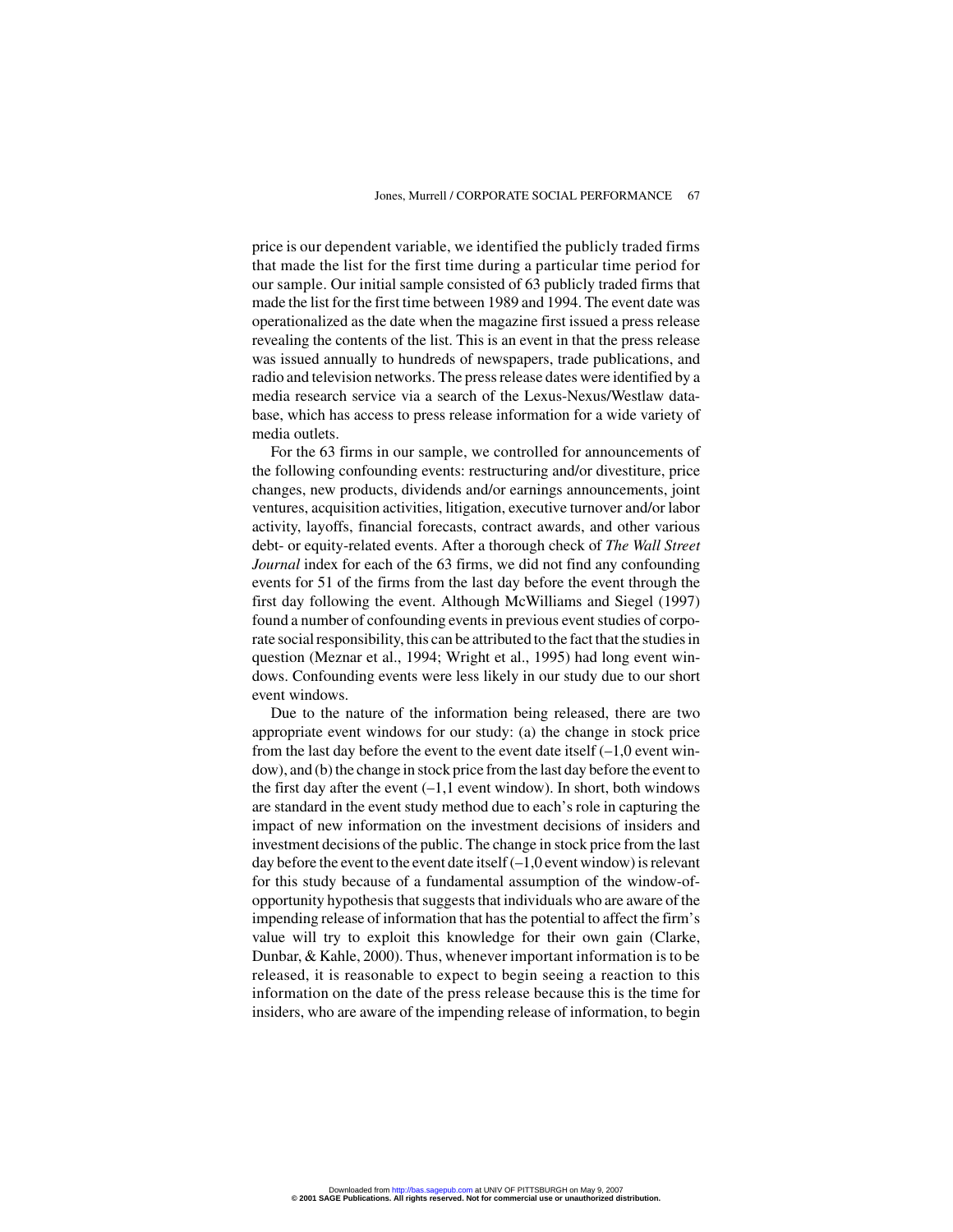exploiting their window of opportunity. The change in stock price from the last day before the event to the first day after the event  $(-1,1)$  event window) is also necessary for this study because *Working Mother*'s press releases are not officially released to the public until 6:00 PM Eastern Standard Time. Therefore, public investors (i.e., those who do not have inside information about the press release) arguably do not have the opportunity to act on this information until the day following the press release.

We used the event study methodology to detect how the stock market responded to the announcement that a firm had made *Working Mother*'s list for the first time. The average cumulative returns were calculated using a market model that shows the effect of the event on the cumulative security prices of the firms experiencing the event by producing an average return from the group of stocks in which each stock is weighed equally. Security price data for the dependent financial performance variable was obtained from the University of Chicago Center for Research in Security Prices daily tapes. The tapes contain the daily security prices of publicly traded firms from a number of different security exchange markets, including the NYSE and the NASDAQ. The procedures for the event study were based on similar event studies conducted by Chauvin and Guthrie (1994) and Davidson, Worrell, and El-Jelly (1995) as well as a discussion of the methodology by Frooman (1997).

# *RESULTS*

We found firms that made the list for the first time experienced significant positive, abnormal returns following the announcement. In particular, the cumulative returns from the day before the event to the day after the event show positive, abnormal returns that were statistically significant. These findings replicate those of Chauvin and Guthrie (1994), who found significant positive, abnormal returns in their study of firms that made the *Working Mother* list for the first time.

The results of the study, shown in Table 1, support Hypothesis 1 in that the 51 publicly traded firms that were publicly identified for their exemplary actions toward employees with caregiving responsibilities experienced significant positive, abnormal returns both in terms of the significant binomial *z* statistic and in terms of the significant percentage of positive returns. We interpret this as evidence of a family-friendly financial signal for this nonfinancial indication of an increase in future cash flows.

In addition to the results supporting Hypothesis 1, we also found statistically significant support for Hypothesis 2. To test Hypothesis 2, we first measured liquidity and the intensity of information processing faced by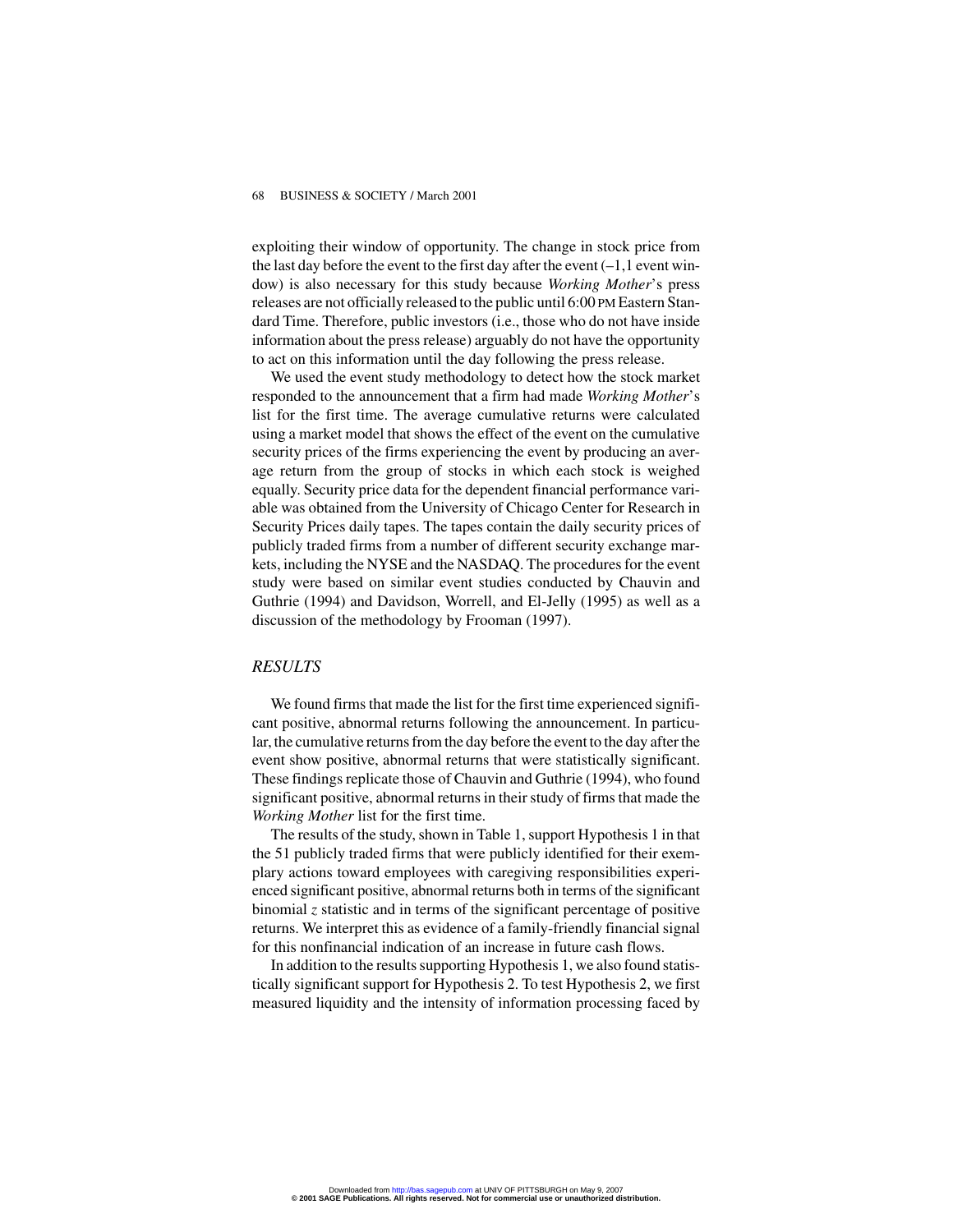Table 1 *Firms That Made* Working Mother *Magazine's List of Top Family-Friendly Companies for the First Time, 1989-1994*

|                      |                                                                         |           |  | Change in Average Cumulative Return for 51 Firms From                      |           |  |
|----------------------|-------------------------------------------------------------------------|-----------|--|----------------------------------------------------------------------------|-----------|--|
|                      | The Day Before<br>the Announcement<br>to the Day of the<br>Announcement |           |  | The Day Before<br>the Announcement<br>to the Day After the<br>Announcement |           |  |
|                      |                                                                         |           |  |                                                                            |           |  |
|                      |                                                                         |           |  |                                                                            |           |  |
|                      |                                                                         |           |  |                                                                            |           |  |
|                      | $(-1,0)$                                                                |           |  | $(-1,1)$                                                                   |           |  |
| Mean abnormal return |                                                                         | 0.0075    |  | Mean abnormal return                                                       | 0.0089    |  |
| <b>Ouartile 1</b>    |                                                                         | $-0.0054$ |  | Ouartile 1                                                                 | $-0.0083$ |  |
| Quartile 2 (median)  |                                                                         | 0.0049    |  | Quartile 2 (median)                                                        | 0.0071    |  |
| Quartile 3           |                                                                         | 0.0188    |  | <b>Ouartile 3</b>                                                          | 0.0210    |  |
| Overall results      |                                                                         |           |  |                                                                            |           |  |
| Z.                   |                                                                         | 1.7810*   |  | Z.                                                                         | 1.5476*   |  |
| <b>PPOS</b>          |                                                                         | $62.75*$  |  | <b>PPOS</b>                                                                | $62.75*$  |  |
| EXCSSRT              |                                                                         | $0.0075*$ |  | <b>EXCSSRT</b>                                                             | $0.0089*$ |  |

*Note*: PPOS = percentage of firms experiencing positive, abnormal returns; EXCSSRT = percentage of excess return experienced by firms.

\*statistical significance at < .10.

each firm by dividing our sample based on the market on which each firm's stock is traded. Researchers have found that firm size is a proxy for liquidity, as firm size is correlated with a firm's average trading volume (Amihud & Mendelson, 1986; Edmister & James, 1983). Furthermore, researchers have also found that the number of analysts following a given firm is inversely correlated with the firm's average trading volume, meaning that fewer analysts are likely to follow small firms (Aggarwal  $\&$ Aggarwal, 1993). The two largest markets in the United States, the NYSE and the NASDAQ, reflect these differences in liquidity and intensity of information processing as reflected by the vast differences in firm size between the firms in the two samples. Table 2 shows the differences in relative firm size among the NYSE sample of 41 firms and the NASDAQ sample of 10 firms. We measured the relative liquidity of firms in each sample by determining the market capitalization of each firm in the sample, as liquidity can be measured by the aggregate market capitalizations (number of common stock shares outstanding multiplied by the common stock share's end-of-year price; Reinganum, 1990) in the samples.<sup>2</sup>

We found that the average market capitalization of the NYSE firms in the sample was nearly \$15 billion, whereas the average market capitalization of the NASDAQ firms was approximately \$2.3 billion, a difference that is statistically significant at the < .01 level. Thus, dividing the original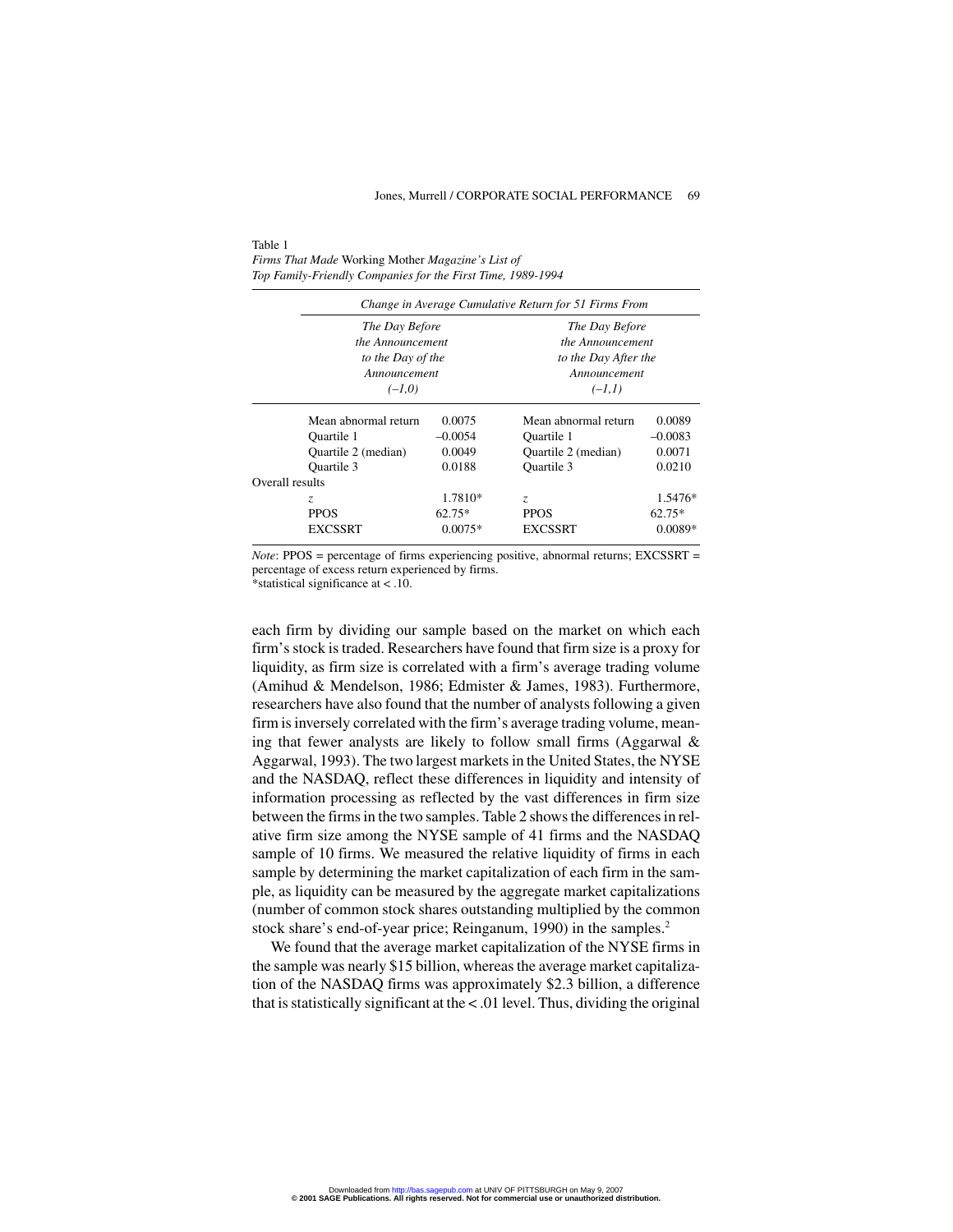Table 2 *Size Difference Between NASDAQ and NYSE Firms*

| Firms listed on<br>NASDAO $(n = 10)$ | Average market capitalization value: | \$2,313,848,130*** |
|--------------------------------------|--------------------------------------|--------------------|
| Firms listed on<br>NYSE $(n=41)$     | Average market capitalization value: | \$14,953,609,902   |

\*\*\*statistical significance at < .01.

sample of 51 firms into a NASDAQ and NYSE grouping allowed us to examine the effect of signaling on a market with high liquidity and less intensive information processing (NASDAQ) versus the effect of signaling on a market with low liquidity and more intensive information processing (NYSE).

Table 3 shows the results for Hypothesis 2. There was a substantial difference between the cumulative returns of the NYSE firms and those of the NASDAQ firms. The 10 NASDAQ firms experienced significant and highly significant positive, abnormal returns in both event windows in regard to the percentage of firms experiencing positive returns and in regard to the level of significance in their binomial*z*statistic. The 41 NYSE firms, on the other hand, experienced positive, abnormal returns but not at a rate that was statistically significant. This confirms our hypothesis that the signaling effect is stronger whenever the signal is widely understood, simple, and intuitively appealing, as shown by the difference in outcomes due to the influence of the liquidity and intensity of information processing in which the firm's stock is traded.

# *IMPLICATIONS*

Signaling is an important function of CSP in that it serves the important purpose of simplifying the complex relationship between social and financial performance. CSP provides a means through which firms can convey their values and beliefs toward particular issues that can then be used by individuals as an information processing shortcut in making a decision about a firm. Our event study of firms who made*Working Mother* magazine's list of the most family-friendly companies for the first time shows how investors are likely to rely on a CSP signal that provides positive information on the firm's functioning. As the strong results for firms listed on the NASDAQ show, the effect of CSP signaling on financial performance is more powerful when there is less information and less complexity in the market.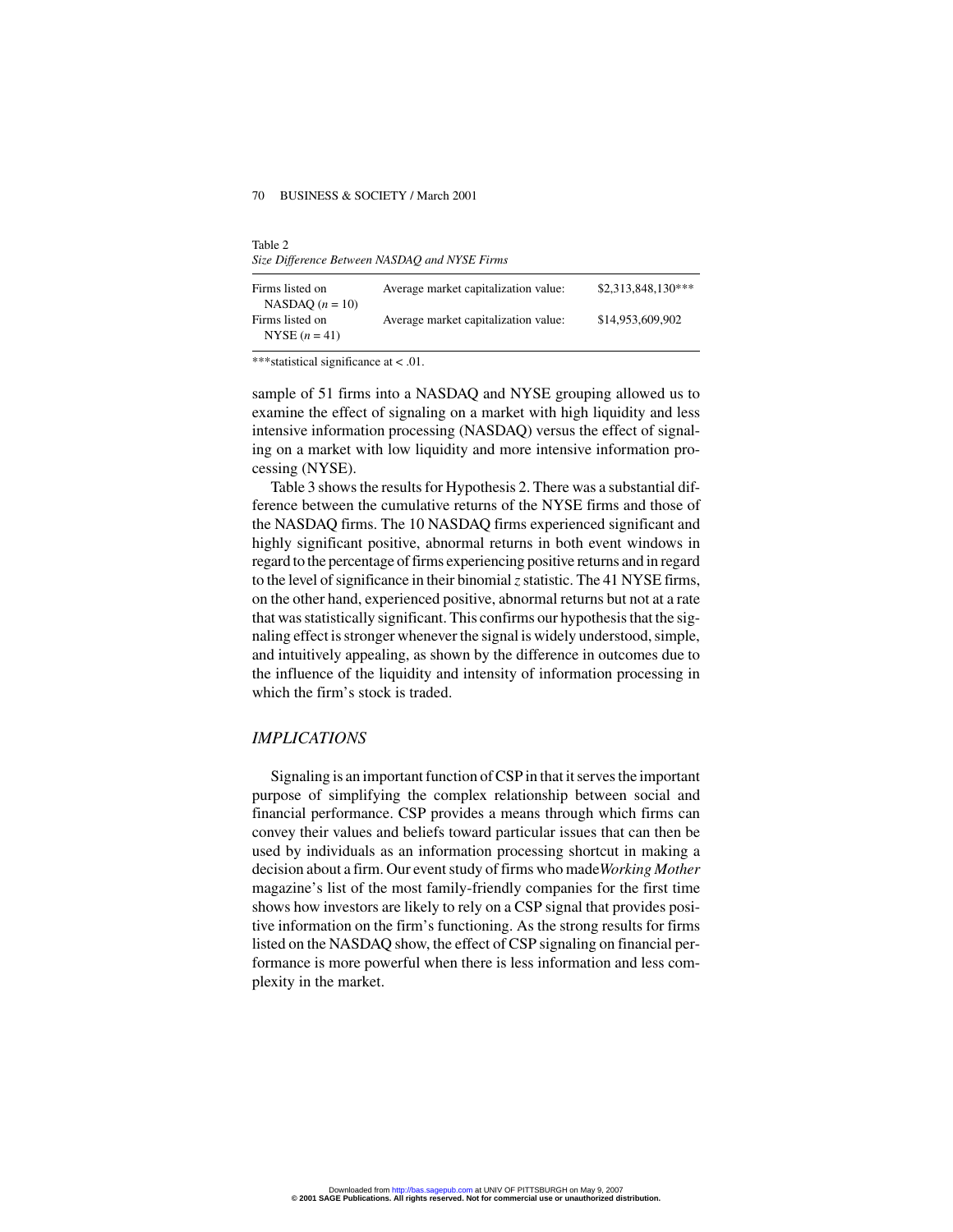| The Day Before<br>the Announcement<br>to the Day of the | The Day Before<br>the Announcement<br>to the Day After |                      |                           |  |  |
|---------------------------------------------------------|--------------------------------------------------------|----------------------|---------------------------|--|--|
|                                                         | the Announcement $(-1,0)$                              |                      | the Announcement $(-1,1)$ |  |  |
| Firms listed on NASDAQ $(n = 10)$                       |                                                        |                      |                           |  |  |
| Mean abnormal return                                    | 0.0217                                                 | Mean abnormal return | 0.0331                    |  |  |
| <b>Ouartile 1</b>                                       | 0.0053                                                 | <b>Ouartile 1</b>    | 0.0019                    |  |  |
| Quartile 2 (median)                                     | 0.0152                                                 | Quartile 2 (median)  | 0.0255                    |  |  |
| Quartile 3                                              | 0.0402                                                 | Quartile 3           | 0.0577                    |  |  |
| Overall results                                         |                                                        |                      |                           |  |  |
| Z.                                                      | 1.6972*                                                | Z.                   | 2.159**                   |  |  |
| <b>PPOS</b>                                             | $80.00**$                                              | <b>PPOS</b>          | $80.00**$                 |  |  |
| <b>EXCSSRT</b>                                          | $0.0217*$                                              | <b>EXCSSRT</b>       | $0.033**$                 |  |  |
| Firms listed on NYSE $(n = 41)$                         |                                                        |                      |                           |  |  |
| Mean abnormal return                                    | 0.0040                                                 | Mean abnormal return | 0.0030                    |  |  |
| Quartile 1                                              | $-0.005$                                               | Quartile 1           | $-0.009$                  |  |  |
| Quartile 2 (median)                                     | 0.0133                                                 | Quartile 2 (median)  | 0.0055                    |  |  |
| Quartile 3                                              | 0.0276                                                 | Quartile 3           | 0.0163                    |  |  |
| Overall results                                         |                                                        |                      |                           |  |  |
| Z.                                                      | 1.1482                                                 | Z.                   | 0.6594                    |  |  |
| <b>PPOS</b>                                             | 58.54                                                  | <b>PPOS</b>          | 58.54                     |  |  |
| <b>EXCSSRT</b>                                          | 0.0040                                                 | <b>EXCSSRT</b>       | 0.0030                    |  |  |
|                                                         |                                                        |                      |                           |  |  |

Table 3 *NASDAQ Firms Versus NYSE Firms—An Additional Test of the Effect of Signaling*

*Note*: PPOS = percentage of firms experiencing positive abnormal returns; EXCSSRT = percentage of excess return experienced by firms.

\*statistical significance at < .10.

\*\*statistical significance at < .05.

In addition to supporting the idea that CSP can signal a firm's values and beliefs toward particular issues—which can then be used by investors to judge a firm's likelihood of future success—the study provides a challenge to recent critiques of the assumptions of event studies of corporate social responsibility. In a recent special issue of the *Academy of Management Journal*, Harrison and Freeman (1999) suggest that "Event studies are based on the assumption that investors, in the aggregate, understand the extent to which an event will influence returns" (p. 483). They go on to argue that

if we researchers, as experts in the field, do not fully understand how an event such as the announcement of withdrawal of business assets from South Africa or inclusion on a list of socially responsible companies can increase future profits, how can we expect the market to know these things? (p. 483)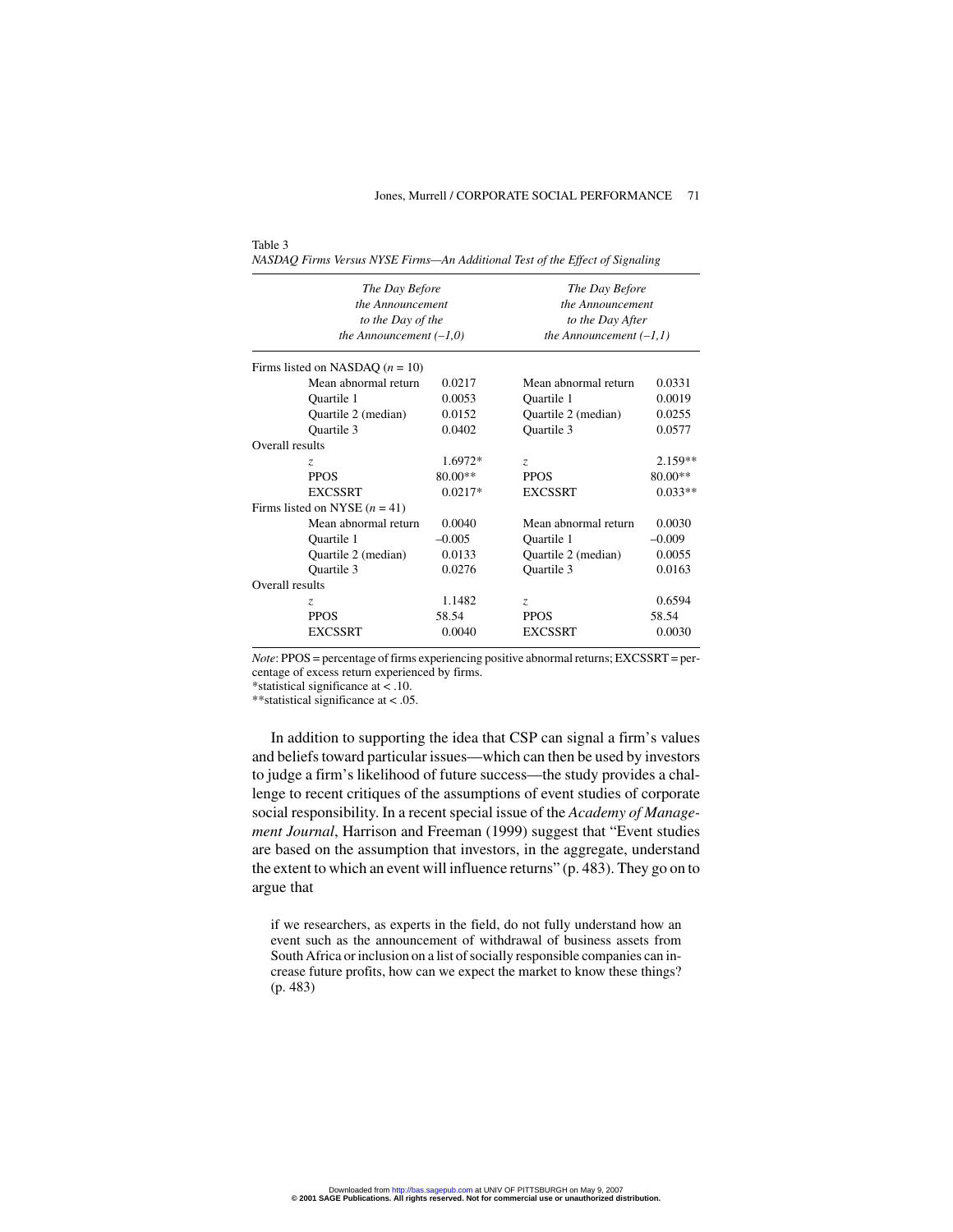Finally, they conclude,

We should recognize that investors are no more capable of sorting out these issues than we are. Since most of the events that social responsibility researchers study are complicated with regard to their effects on financial performance, event studies have limited applications. (p. 484)

As our study shows, however, we can expect the market to know the significance of a CSP event, because the event is a signal of value creation. Conversely, if we can expect the market to understand the seemingly complex negative impacts of pollution, antitrust violations, product recalls, and the like—because of what these events signal about performance there is every reason to expect a signal of socially responsible behavior to have a comparable impact. Harrison and Freeman's (1999) suggestion that investors cannot fully understand the impact of a CSP event places too strict a standard on event studies of positive CSP. Just as we would expect investors to have a basic, fundamental, negative reaction to the announcement of bad news that casts a negative shadow on a firm's future, it is reasonable to expect investors to have a basic, fundamental, positive reaction to good news. Although we agree that investors cannot possibly know the full impact, the more important point is simply that investors are likely to respond positively to the announcement of positive CSP, because this announcement is a positive signal of the firm's future well-being.

In addition to this challenge to signaling, a recent critique of event studies in management research presented a convincing account of how management scholars have not paid adequate attention to theoretical and research design issues when using event studies in management research, particularly in event studies of corporate social responsibility (McWilliams & Siegel, 1997). According to these authors, "Event studies of corporate social responsibility may be quite sensitive to research design issues, especially the length of event windows used and confounding economically relevant events" (p. 647). Although McWilliams and Siegel offer an insightful critique of how the event study methodology has previously not been designed and executed properly in the analysis of corporate social responsibility, it is important to note that McWilliams and Siegel made this claim solely on the basis of three such event studies by two sets of authors—Meznar et al., (1994) and Wright et al., (1995).

Although we agree that event studies of corporate social responsibility in and of themselves are not a valid measure of the overall relationship between a firm's social performance and its financial performance, we contend that event studies may provide an accurate depiction of how announcements of a firm's social performance activities can serve as a signal of the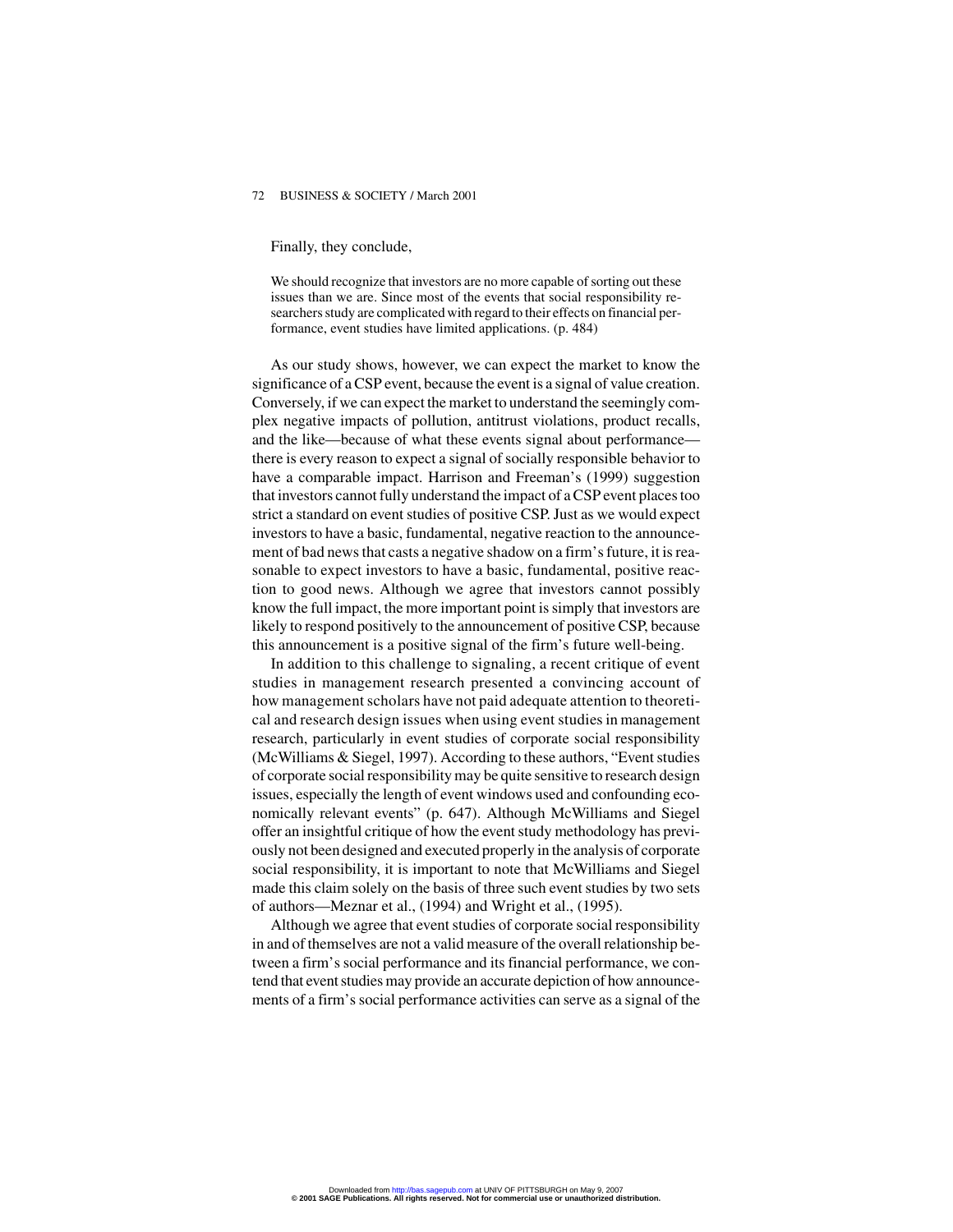firm's performance that investors can use when evaluating the firm. Our study is a challenge to McWilliams and Siegel's (1997) critique of the use of event studies to examine corporate social performance because it follows McWilliams and Siegel's procedures for the proper design and use of the event study method to assess the impact of firms' specific actions toward a specific stakeholder. Contrary to McWilliams and Siegel's (1997) claims, we offer our study as evidence of the relevance and validity of event study research in the study of the relationship between social and financial performance.

Finally, additional research should be conducted on how corporate social performance can serve as a means through which firms can signal their values and beliefs on particular issues so that individuals will focus on these signals when evaluating the firm. In one sense, CSP signaling could be studied as a strategy to see whether firms are able to manipulate or control their images or reputations for various issues by engaging in activities that are likely to receive a great deal of attention. In this sense, corporate social performance could be a means through which firms could signal a positive image of various dimensions to potential customers, employees, investors, and suppliers. CSP signaling could also be studied from the perspective of merely identifying how various stakeholder groups, such as customers, employees, and investors, respond to various actions by firms. Although the event study method provides a rather clear means for assessing how announcements of CSP events are likely to be interpreted by investors and subsequently used in investment decisions, similar approaches need to be developed to assess the impact of announcements of CSP in the decision-making processes of potential and current employees, suppliers, and customers.

# **NOTES**

1. In 1994, Chauvin and Guthrie published a similar event study of firms that for the first time made *Working Mother*'s list that takes a different theoretical approach to this event. The authors found a small but statistically significant increase in the stock prices of firms that made the list for the first time. Chauvin and Guthrie viewed the announcement that a firm had made the list for the first time as new information that signaled the firm's positive labor market practices. This initial announcement represents a positive contribution to the firm's labor market reputation that promises to improve a firm's ability to attract, retain, and motivate employees. In addition, the company's inclusion on the list for the first time is also a signal that the company is outstanding in regard to providing benefits to assist key employee needs. Our study differs from Chauvin and Guthrie's, however, in that we offer an alternative explanation of the same event, showing how this event is a signal of positive social performance that investors use to make positive judgments about a firm's likelihood of future cash flows.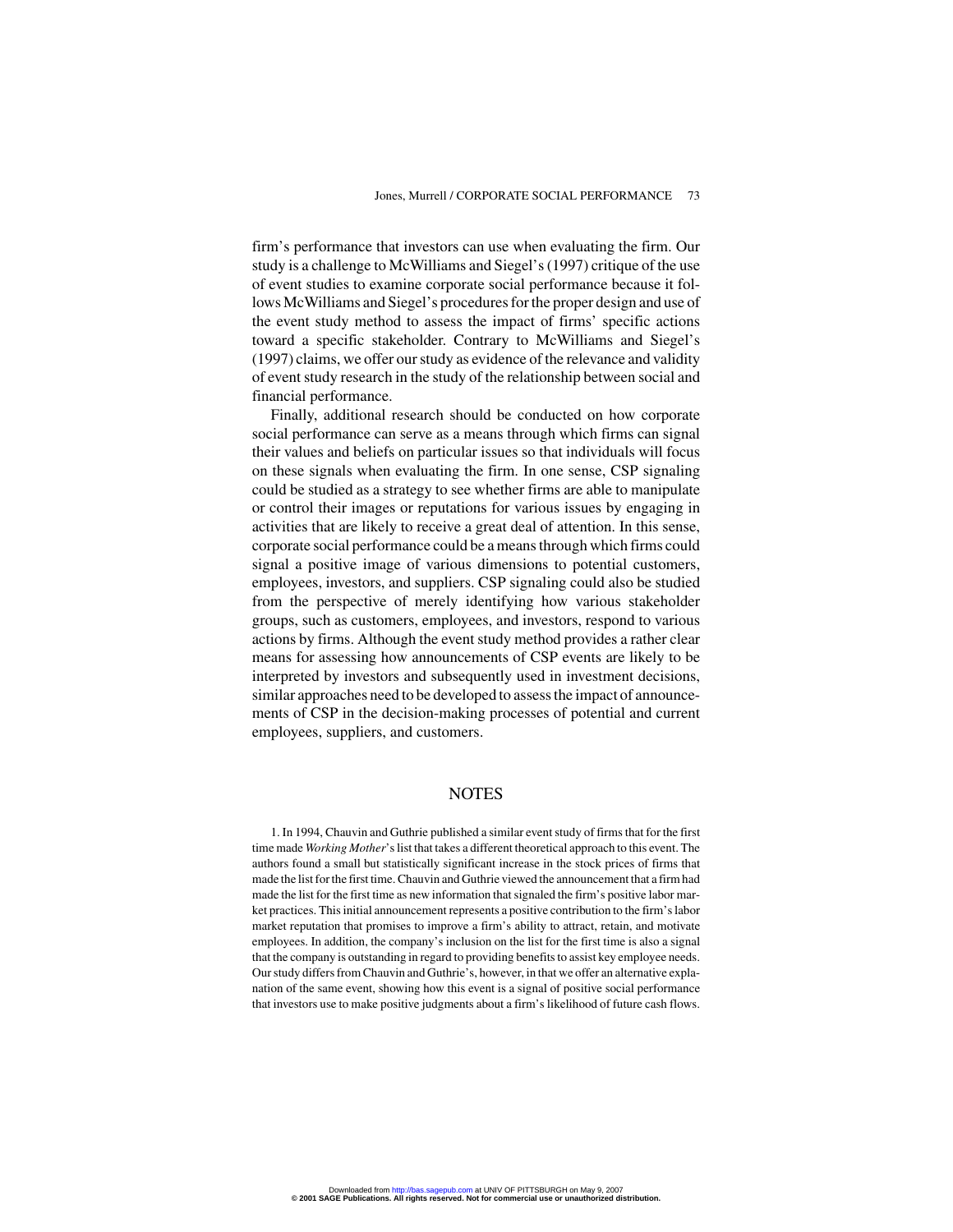We also conduct a more in-depth examination of this signaling effect to show what additional factors influence the intensity of signaling.

2. Our claim that "firm size is a proxy for liquidity" reflects the simple fact that the firms traded on the NYSE tend to be much larger than the firms traded on the NASDAQ. Contrary to the notion that "large firms tend to be more liquid," the finance literature explains in great detail that firm size does not determine liquidity. Rather, a market's microstructure (the mechanisms that determine a market's bid-ask spreads and the regulations the market imposes on its trading specialists) determines liquidity. Finance scholars claim that "firm size is a *proxy* for liquidity," however, because larger firms tend to list on the less liquid NYSE, whereas smaller firms tend to list on the more liquid NASDAQ. This point has a great deal of face validity in that the NYSE tends to appeal to large, established firms that seek stability, whereas the NASDAQ tends to appeal to smaller firms in industries with a great deal of growth potential.

In terms of the difference between bid-ask spreads on the two markets, the differences are the function of the fact that the NYSE is a monopoly dealer, whereas the NASDAQ is a competitive dealer. On the NYSE, only the exchange-appointed specialist may act as a market maker for a given stock. Thus, on the NYSE, each firm essentially has one trading specialist. On the NASDAQ, however, any dealer meeting net capital requirements may act as a market maker for any given stock. Thus, on the NASDAQ, multiple specialists may act as market makers for any given stock at any one time (Cowan, Carter, Dark, & Singh, 1992).

Because competition among market makers tends to reduce the equilibrium market (bid-ask) spread for a given stock, spreads tend to be lower on NASDAQ, and thus, the NASDAQ is arguably more liquid in terms of being able to offer potential investors opportunities to trade the stock (Cowan et al., 1992). (Note: although the advent and proliferation of modern online/day trading has since altered the impact of this difference in liquidity, this distinction in liquidity was clearly in place during the time period covered in this study.)

This difference in liquidity is further exacerbated by the fact that the NYSE market makers face more intricate regulations requiring price stability for a security than their NASDAQ counterparts. Reinganum (1990) demonstrated the impact of the greater liquidity on NASDAQ due to smaller bid-ask spreads and less regulation and monitoring. His study shows that for portfolios of firms on the NASDAQ that are at least as large as the smallest NYSE firms, the returns of NASDAQ firms contain a smaller liquidity premium than the returns of NYSE portfolios. Thus, for comparably sized firms, the NASDAQ arguably provides more liquidity than the NYSE.

# *APPENDIX*

# *Firms That Made* Working Mother *Magazine's List of Top Family-Friendly Companies for the First Time, 1989-1994*

| Firm                       | Press Release (Event)<br>Date & Market Listed |               | Firm                 | Press Release (Event)<br>Date & Market Listed |             |
|----------------------------|-----------------------------------------------|---------------|----------------------|-----------------------------------------------|-------------|
| Aetna                      | 09/20/89                                      | <b>NYSE</b>   | <b>Barnett Bank</b>  | 09/22/92                                      | NASDAO      |
| American<br><b>Bankers</b> | 09/20/89                                      | <b>NASDAO</b> | Bausch and Lomb      | 09/22/92                                      | <b>NYSE</b> |
| Arthur<br>Andersen         | 09/20/89                                      | <b>NASDAO</b> | <b>Bell Atlantic</b> | 09/22/92                                      | <b>NYSE</b> |
| AT&T                       | 09/20/89                                      | <b>NYSE</b>   | <b>CIGNA</b>         | 09/22/92                                      | <b>NYSE</b> |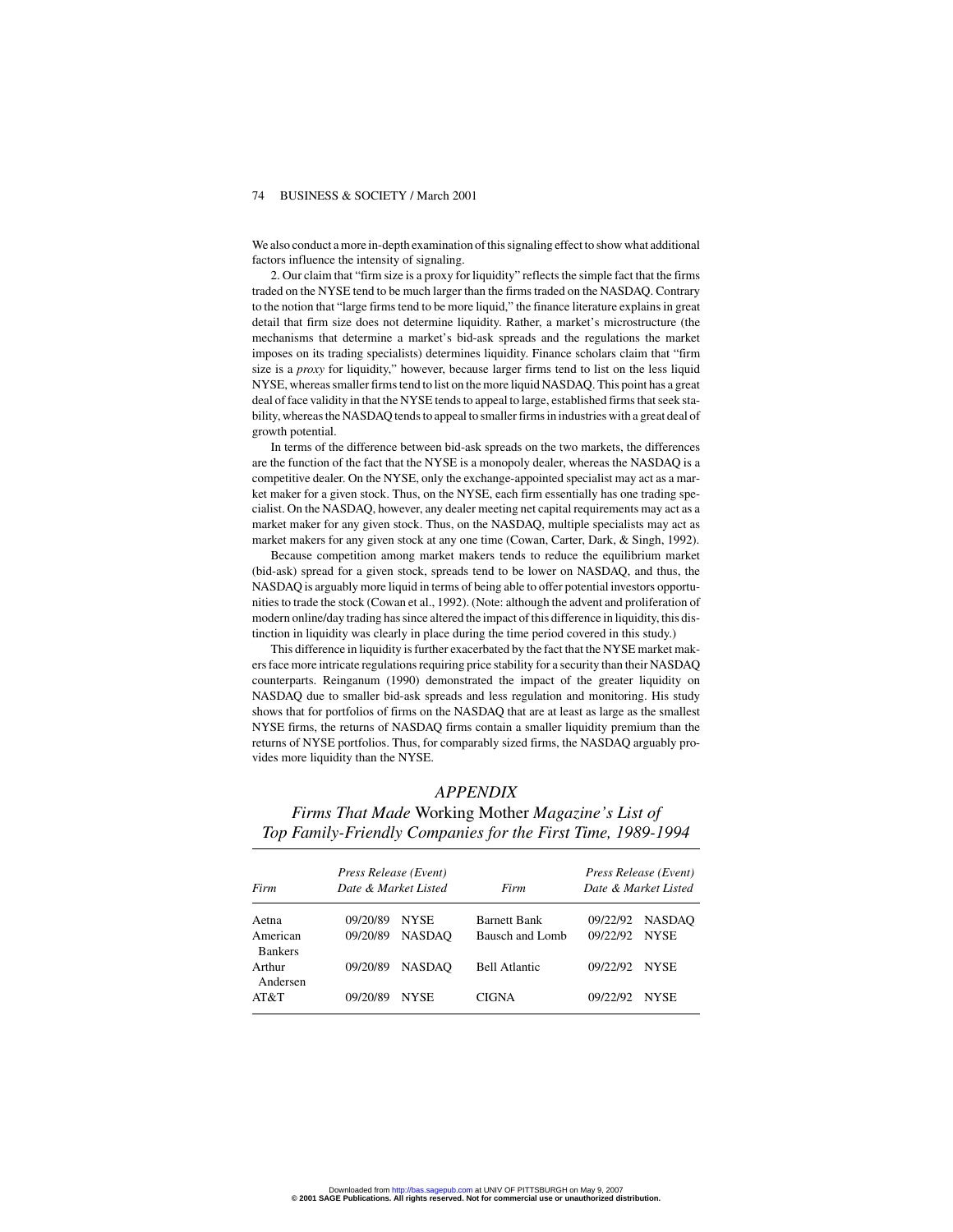| Press Release (Event)          |                      |               |                          | Press Release (Event) |                      |
|--------------------------------|----------------------|---------------|--------------------------|-----------------------|----------------------|
| Firm                           | Date & Market Listed |               | Firm                     |                       | Date & Market Listed |
| Corning                        | 09/20/89             | <b>NYSE</b>   | Colgate-Palmolive        | 09/22/92              | <b>NYSE</b>          |
| Dow                            | 09/20/89             | <b>NYSE</b>   | Donnelly                 | 09/22/92              | <b>NYSE</b>          |
| Genentech                      | 09/20/89             | <b>NYSE</b>   | Hoechst-Celanese         | 09/22/92              | <b>NYSE</b>          |
| <b>NCSB</b>                    | 09/20/89             | <b>NASDAO</b> | <b>MBNA</b> America      | 09/22/92              | <b>NASDAO</b>        |
| Time                           | 09/20/89             | <b>NYSE</b>   | Motorola                 | 09/22/92              | <b>NYSE</b>          |
| <b>UNUM</b>                    | 09/20/89             | <b>NYSE</b>   | Northern States<br>Power | 09/22/92              | <b>NYSE</b>          |
| Warner<br>Lambert              | 09/20/89             | <b>NYSE</b>   | <b>Nynex</b>             | 09/22/92              | <b>NYSE</b>          |
| Allstate                       | 09/18/90             | <b>NYSE</b>   | Pacificare               | 09/22/92              | <b>NASDAQ</b>        |
| Citibank                       | 09/18/90             | <b>NYSE</b>   | Sequent                  | 09/22/92              | <b>NASDAO</b>        |
| Con Edison                     | 09/18/90             | <b>NYSE</b>   | Upjohn                   | 09/22/92              | <b>NYSE</b>          |
| Marriott                       | 09/18/90             | <b>NYSE</b>   | <b>American Airlines</b> | 09/15/93              | NYSE                 |
| Oracle                         | 09/18/90             | <b>NYSE</b>   | Amoco                    | 09/15/93              | <b>NYSE</b>          |
| Tenneco                        | 09/18/90             | <b>NYSE</b>   | Exxon                    | 09/15/93              | <b>NYSE</b>          |
| <b>Travelers</b>               | 09/18/90             | <b>NYSE</b>   | <b>Helene Curtis</b>     | 09/15/93              | <b>NYSE</b>          |
| Wells Fargo                    | 09/18/90             | <b>NYSE</b>   | Household Intl.          | 09/15/93              | <b>NYSE</b>          |
| Acxiom                         | 09/18/91             | <b>NASDAQ</b> | Levi Strauss             | 09/15/93              | <b>NYSE</b>          |
| <b>Baxter</b><br>International | 09/18/91             | <b>NYSE</b>   | Mattel                   | 09/15/93              | <b>NYSE</b>          |
| Ben & Jerry's                  | 09/18/91             | <b>NASDAQ</b> | <b>Mentor Graphics</b>   | 09/15/93              | <b>NASDAQ</b>        |
| Dayton Hudson                  | 09/18/91             | <b>NYSE</b>   | Nike                     | 09/15/93              | <b>NASDAO</b>        |
| Honeywell                      | 09/18/91             | <b>NYSE</b>   | <b>Ouaker Oats</b>       | 09/15/93              | <b>NYSE</b>          |
| Lotus                          | 09/18/91             | <b>NASDAQ</b> | Schering-Plough          | 09/15/93              | <b>NYSE</b>          |
| Marquette<br>Electronics       | 09/18/91             | <b>NASDAQ</b> | <b>Silicon Graphics</b>  | 09/15/93              | <b>NASDAQ</b>        |
| Northern Trust                 | 09/18/91             | <b>NASDAQ</b> | United Technologies      | 09/15/93              | <b>NYSE</b>          |
| Pacific Gas and<br>Electric    | 09/18/91             | <b>NYSE</b>   | AMS                      | 09/13/94              | <b>NASDAO</b>        |
| St. Paul                       | 09/18/91             | <b>NASDAO</b> | Corestates Financial     | 09/13/94              | <b>NYSE</b>          |
| Sprint                         | 09/18/91             | <b>NYSE</b>   | Dow Jones                | 09/13/94              | <b>NASDAO</b>        |
| <b>TRW</b>                     | 09/18/91             | <b>NYSE</b>   | First Chicago            | 09/13/94              | <b>NYSE</b>          |
| Westinghouse                   | 09/18/91             | <b>NYSE</b>   |                          |                       |                      |

# *APPENDIX Continued*

# REFERENCES

Aggarwal, R., & Aggarwal, R. (1993). Security return distributions and market structure: Evidence from the NYSE/AMEX and the NASDAQ Markets. *Journal of Financial Research*, *16*(3), 209-220.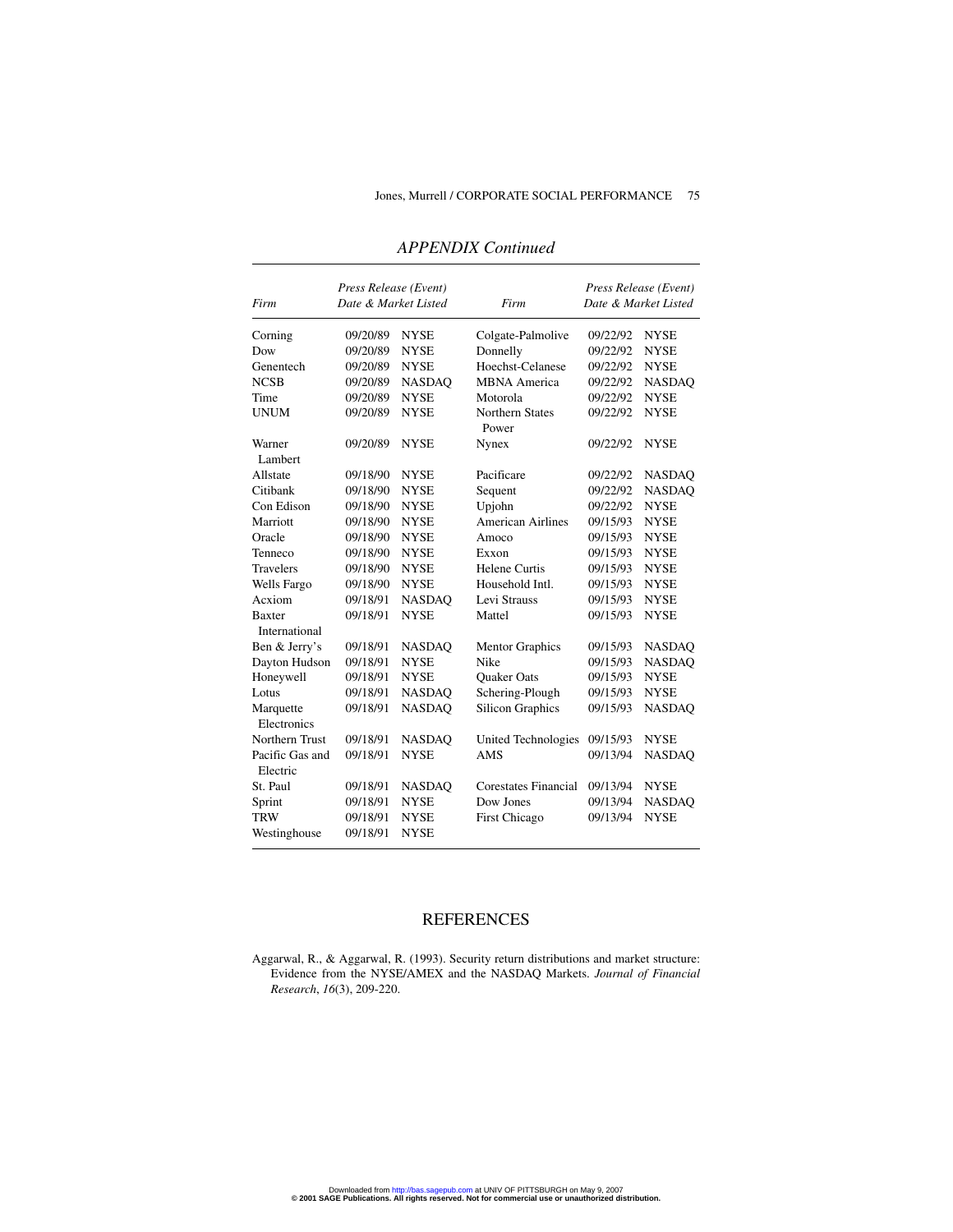- Agle, B. R., & Caldwell, C. B. (1999). Understanding research on values in business: A level of analysis framework. *Business and Society*, *38*(3), 326-386.
- Albert, S., Ashforth, B. E., & Dutton, J. E. (2000). Organizational identity and identification: Charting new waters and building new bridges. *Academy of Management Review*, *25*(1), 13-17.
- Amihud, Y., & Mendelson, H. (1986). Asset pricing and the bid-ask spread. *Journal of Financial Economics*, *17*, 223-249.
- Ashforth, B. E., & Mael, F. A. (1989). Social identity theory and the organization. *Academy of Management Review*, *14*, 20-39.
- Ashforth, B. E., & Mael, F. A. (1996). Organizational identity and strategy as a context for the individual. *Advances in Strategic Management* (pp. 17-62). Greenwich, CT: JAI.
- Breaugh, J. A. (1992). *Recruitment: Science and practice*. Boston: PWS-Kent.
- Chauvin, K. W., & Guthrie, J. P. (1994). Labor market reputation and the value of the firm. *Managerial and Decision Economics*, *15*, 543-552.
- Clarke, J., Dunbar, C., & Kahle, K. M. (2000). *The long-run performance of secondary equity issues: A direct test of the windows of opportunity hypothesis*. Unpublished manuscript, Katz Graduate School of Business, University of Pittsburgh, PA.
- Cowan, A. R., Carter, R. B., Dark, F. H., & Singh, A. K. (1992). Explaining the NYSE listing choices of NASDAQ firms. *Financial Management*, *21*(4), 73-87.
- Davidson, W., & Worrell, D. (1988). The impact of announcements of corporate illegalities on shareholder returns. *Academy of Management Journal*, *31*, 195-200.
- Davidson, W., & Worrell, D. (1992). The effect of product recall announcements on shareholder wealth. *Strategic Management Journal*, *13*, 467-473.
- Davidson, W., Worrell, D., & El-Jelly, A. (1995). Influencing managers to change unpopular corporate behavior through boycotts and divestitures: A stock market test. *Business and Society*, *34*, 171-196.
- Duhaime, I. M. (1985). Conjectures on cognitive simplification in acquisition and divestment decision making. *Academy of Management Review*, *10*, 287-295.
- Dutton, J. E., & Dukerich, J. M. (1991). Keeping an eye on the mirror: Image and identity in organizational adaptation. *Academy of Management Journal*, *34*, 517-554.
- Dutton, J. E., Dukerich, J. M., & Harquail, C. V. (1994). Organizational images and member identification. *Administrative Science Quarterly*, *39*, 239-263.
- Edmister, R. O., & James, C. (1983). Is illiquidity a bar to buying small cap stocks? *Journal of Portfolio Management*, *9*, 14-19.
- Fombrun, C., & Shanley, M. (1990). What's in a name? Reputation building and corporate strategy. *Academy of Management Journal*, *33*, 233-258.
- Frooman, J. S. (1997). Socially irresponsible and illegal behavior and shareholder wealth: A meta-analysis of event studies. *Business and Society*, *36*(3), 221-249.
- Griffin, J. J., & Mahon, J. F. (1997). The corporate social performance and corporate financial performance debate: Twenty-five years of incomparable research. *Business and Society*, *36*, 5-31.
- Grossman, S. J., Miller, M. H., Cone, K. R., Fischel, D. R., & Ross, D. J. (1997). Clustering and competition in asset markets. *Journal of Law and Economics*, *40*(1), 23-60.
- Harrison, J. S., & Freeman, R. E. (1999). Stakeholders, social responsibility, and performance: Empirical evidence and theoretical perspectives. *Academy of Management Journal*, *42*(5), 479-485.
- Johnson, R. A., & Greening, D. W. (1999). The effects of corporate governance and institutional ownership types on corporate social performance. *Academy of Management Journal*, *42*(5), 564-580.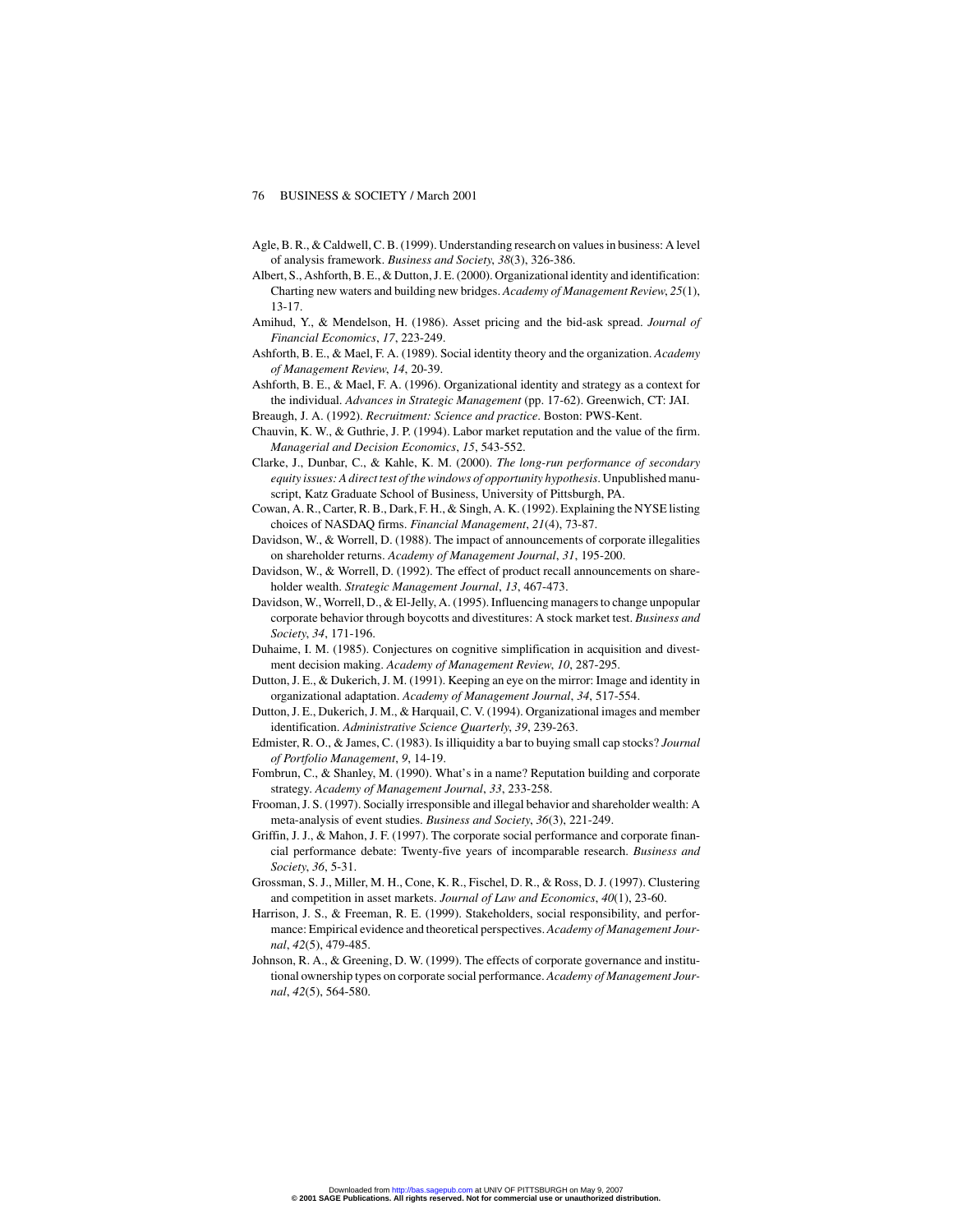- Jones, T. M. (1995). Instrumental stakeholder theory: A synthesis of ethics and economics. *Academy of Management Review*, *20*, 404-437.
- Jones, T. M., & Wicks, A. C. (1999). Convergent stakeholder theory. *Academy of Management Review*, *24*, 206-221.
- Kotter, J. P., & Heskett, J. L. (1992). *Corporate culture and performance*. New York: Free Press.
- McWilliams, A., & Siegel, D. (1997). Event studies in management research: Theoretical and empirical issues. *Academy of Management Journal*, *40*(3), 626-657.
- Meznar, M. B., Nigh, D., & Kwok, C. C. (1994). Effect of announcements of withdrawal from South Africa on stockholder wealth. *Academy of Management Journal*, *37*, 1633-1645.
- Moskowitz, M., & Townsend, C. (1994, October). The one hundred best companies for working mothers. *Working Mother*, p. 21-68.
- Porter, M. E., & van der Linde, C. (1995). Green and competitive. *Harvard Business Review*, *73*(5), 120-134.
- Reinganum, M. R. (1990). Market microstructure and asset pricing: An empirical investigation of NYSE and NASDAQ securities. *Journal of Financial Economics*, *28*(1/2), 127-148.
- Rynes, S. L. (1991). Recruitment, job choice, and post-hire consequences: A call for new research directions. In M. D. Dunnette & L. M. Hough (Eds.), *Handbook of industrial and organizational psychology* (pp. 399-444). Palo Alto, CA: Consulting Psychologists Press.
- Scott, M. G., & Lane, V. R. (2000). A stakeholder approach to organizational identity. *Academy of Management Review*, *25*(1), 43-63.
- Schwenk, C. R. (1985). Cognitive simplification processes in strategic decision-making. *Strategic Management Journal*, *5*, 111-128.
- Spence, A. M. (1974). *Market signaling: Informational transfer in hiring and related screening processes*. Cambridge, MA: Harvard University Press.
- Stoll, H. R. (1978). The pricing of security dealer services: An empirical study of NASDAQ stocks. *Journal of Finance*, *33*, 1153-1172.
- Turban, D. B., & Greening, D. W. (1997). Corporate social performance and organizational attractiveness to prospective employees.*Academy of Management Journal*, *40*, 658-672.
- Tversky, A., & Kahneman, D. (1974). Judgment under uncertainty: Heuristics and biases. *Science*, *185*, 1124-1131.
- Ullman, A. (1985). Data in search of theory: A critical examination of the relationship among social performance, social disclosure, and economic performance. *Academy of Management Review*, *10*, 540-577.
- Waddock, S. B., & Graves, S. B. (1997). Quality of management and quality of stakeholder relations: Are they synonymous? *Business and Society*, *36*(3), 250-279.
- Wood, D. J., & Jones, R. E. (1995). Stakeholder mismatching: A theoretical problem in empirical research on corporate social performance. *International Journal of Organizational Analysis*, *3*, 229-267.
- Wright, P., Ferris, S. P., Hiller, J. S., & Kroll, M. (1995). Competitiveness through management of diversity: Effects on stock price valuation. *Academy of Management Journal*, *38*, 272-287.

*Ray Jones is a Ph.D. candidate and visiting assistant professor of business administration at the University of Pittsburgh's Katz School of Business. His research*